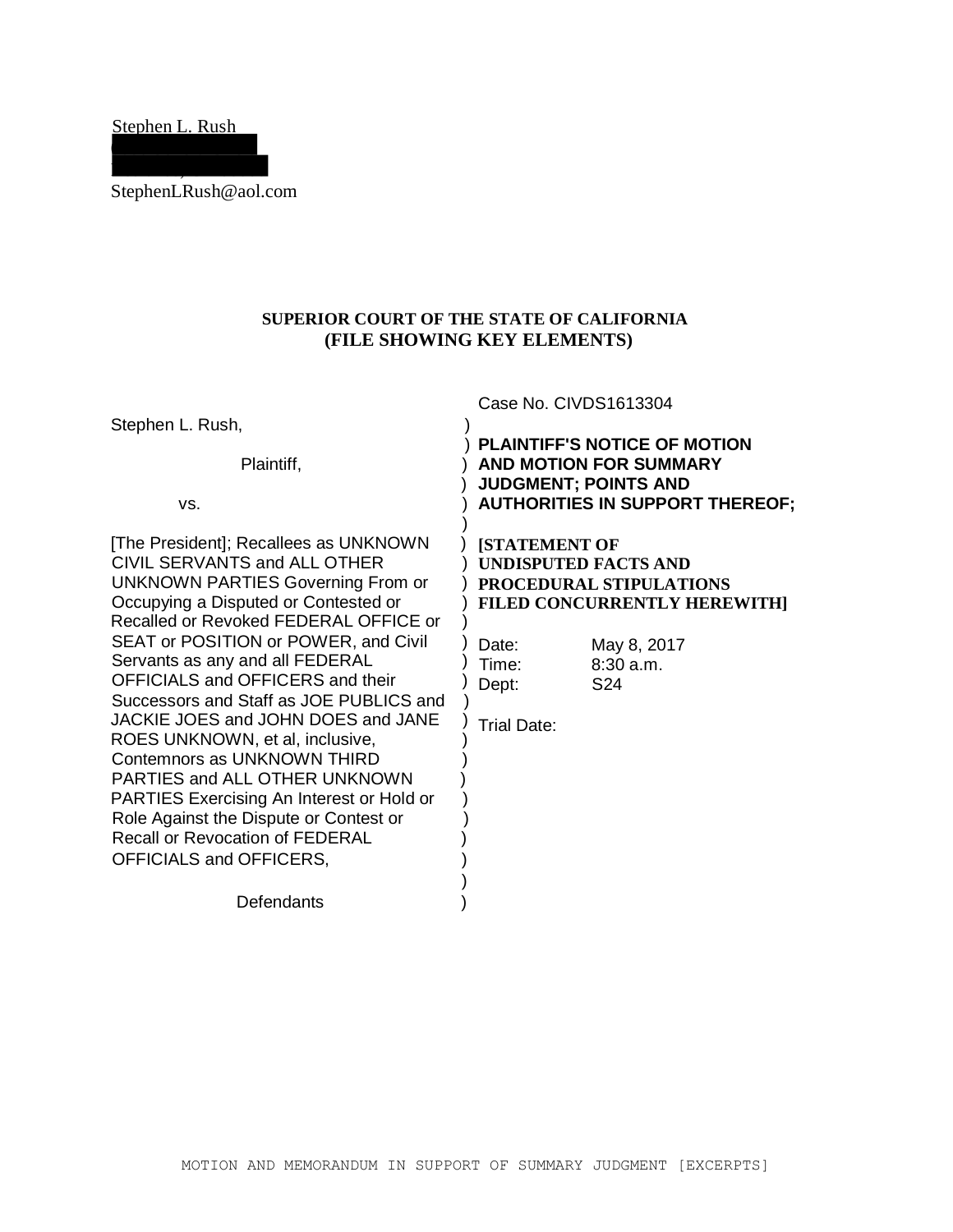# **TABLE OF CONTENTS AS TO EXCERPTS IN SUPPORT OF MOTION**

| $\mathbf{I}$ . | <b>INTRODUCTION</b>                |
|----------------|------------------------------------|
|                |                                    |
| П.             | STATEMENT OF MATERIAL FACTS        |
|                |                                    |
|                |                                    |
| III.           | <b>ARGUMENT – IMPROPER ACTIONS</b> |
|                |                                    |
|                |                                    |
| IV.            | PROCEDURAL STIPULATIONS            |
|                |                                    |
|                |                                    |
| V.             | <b>ARGUMENT - PROPER ACTIONS</b>   |
|                |                                    |
| VI.            | ARGUMENT - LEGAL STANDARD          |
|                |                                    |
| VII.           |                                    |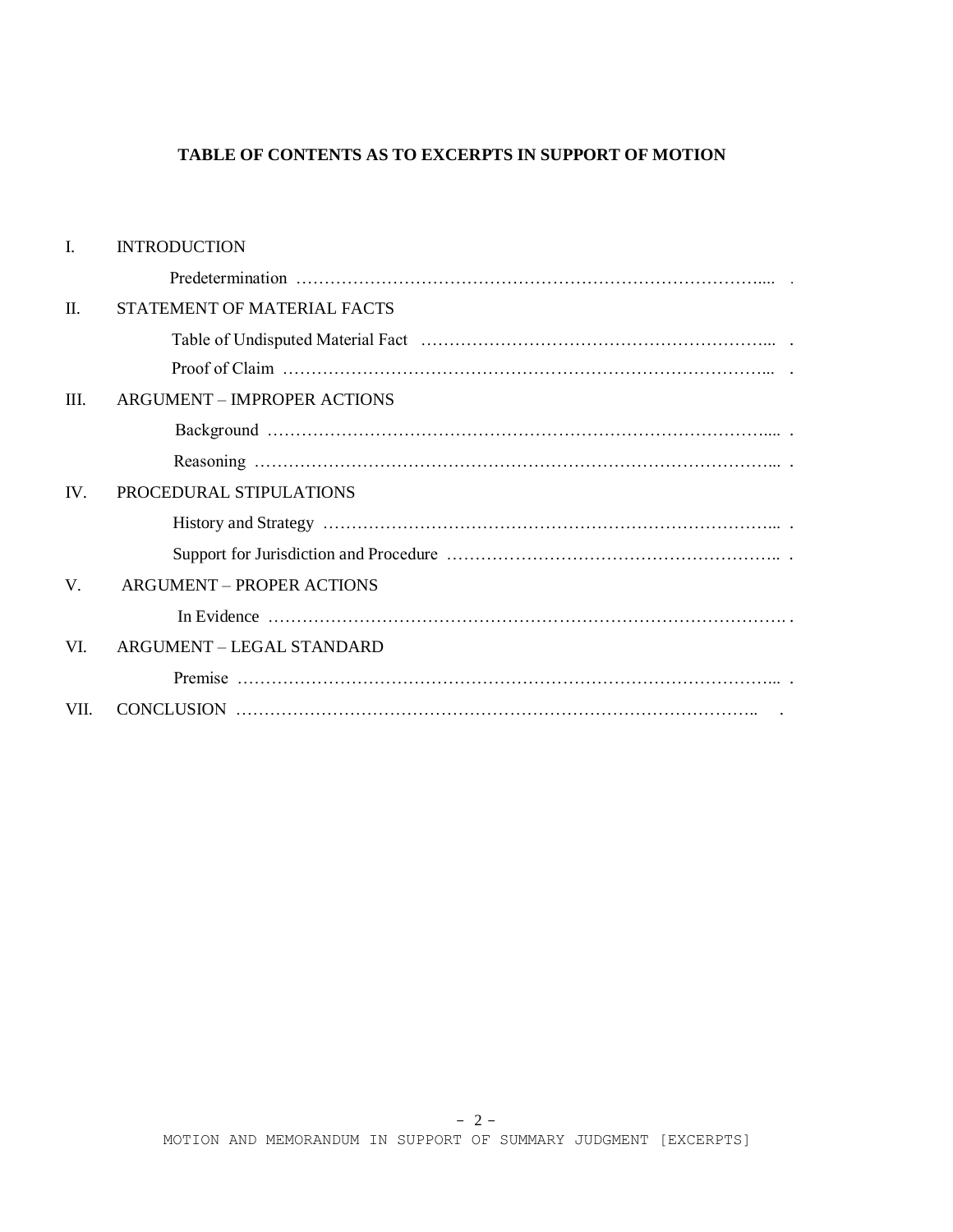#### I. INTRODUCTION

### **Predetermination**

This operation of law is created for a contingency the founding fathers set forth in writing to which circumstance no party could otherwise plan. According to this operation of law as it is understood, intent of the parties to resolve such threat to the State of the Union and its Constitution by overstep of authority of several branches is predetermined by a public duty. That public duty is subject to the ultimate power of public accountability and compliance with founding principles and higher law when a grievance is brought, as the "fourth branch" of government (Letter to James Madison, Thomas Jefferson. December 20, 1787.). *Id*. This summary judgment and its motion effectively alters the course of law in these United States from destructive outcomes through Tenth Amendment powers first defined in the Declaration of Independence per the following summarized causes of action, having all authorities, exhibits, and testimonies included by reference:

1. failure of government to act created the liability upon demand to be made subject to proper delegation of constitutional authority, 2. existing powers of federal government were invalidated by revocation using consent powers of the people, 3. the parties to the Constitution still require the mechanism of a lien to reconstitute illegitimate powers acting in contempt to their public duty.

This circumstance is consistent with the operation of law for a lien (West's Encyclopedia of American Law, edition 2. The Gale Group, Inc., 2008; John Bouvier, A Law Dictionary, Adapted to the Constitution and Laws of the United States. 1856.). *Id*.

#### II. STATEMENT OF UNDISPUTED MATERIAL FACT

### **Table of Undisputed Material Fact**

The following table of Undisputed Material Facts and its statements contained therein are an oversimplification of the causes at issue, which may not be made to conform to "conventional law" (positive law) due to their nature, and are subject to the spirit of "higher law" (natural law) found only in the full motion and authorities to which this operation of law is owed, and would be cost prohibitive to the point of *ad absurdum* to correct. [See Lien for full text]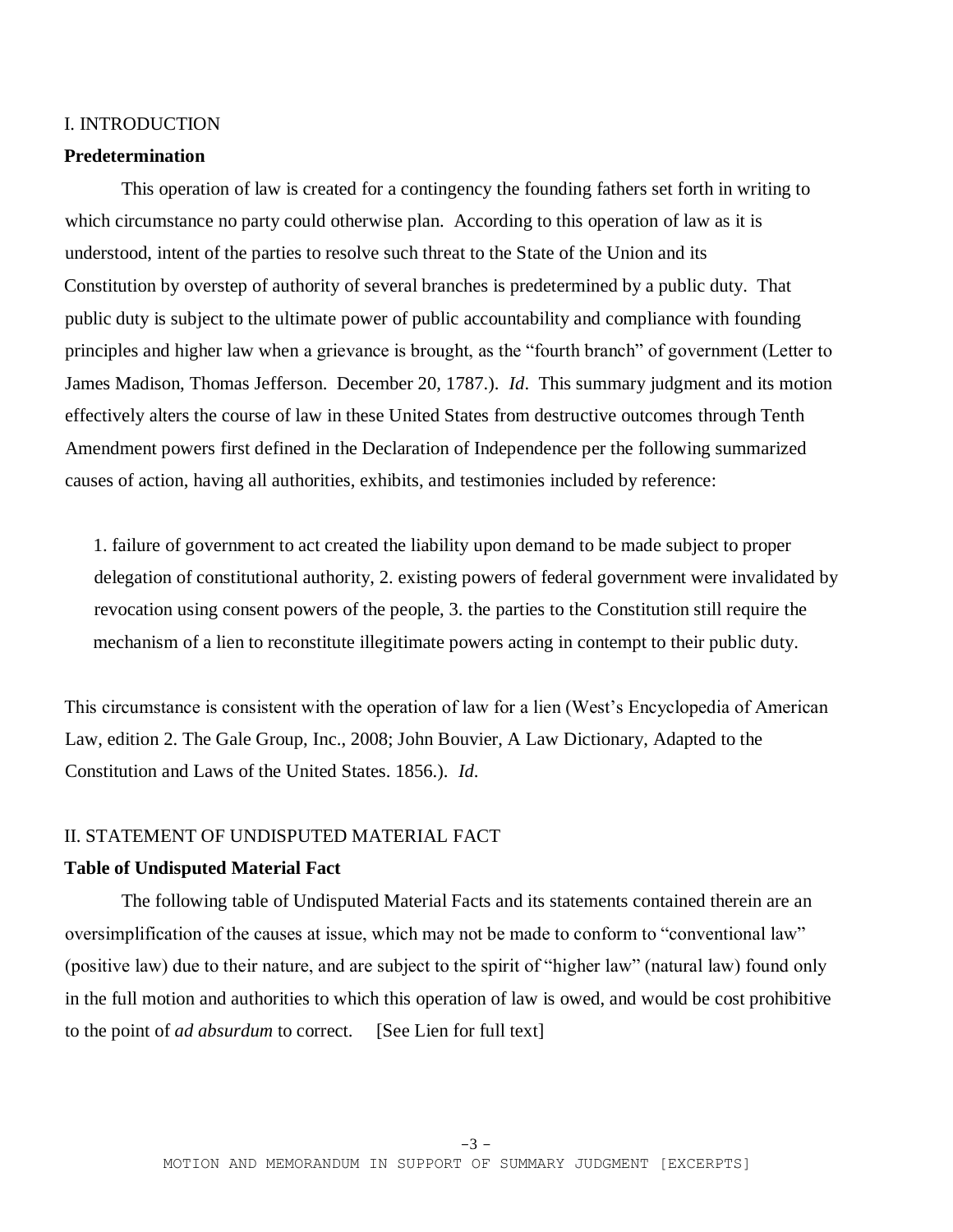## III. ARGUMENT – IMPROPER ACTIONS

#### **Background**

The improper action on the part of the Defendants are part of a much deeper problem and a series of misconduct to subvert the authority of the Constitution. It is necessary to prove, as the existence of such further establishes the [people's] prima facie case is not erroneous. At the heart of this case, no one is entitled to injure, harm, oppress, or cause detriment and damage. That is not ever negotiable. There exists the fundamental right of protecting and defending the Constitution from unjust powers that would permit these wrongs against humanity. For, this cause of action on the part of Defendants to act against the Constitution is the primary cause to bring such lien.

The federal government subjected the people to some very bad laws that attempted to get around Due Process (www.willofthepeople.agency/#!hall-of-records/c1qye. Vol. 1, Pt. 2, § I(e).). *Id*. As testified in "Magna Carta: Symbol of Freedom Under Law", Law Day 2015 by the American Bar Association, Due Process is in our Bill of Rights and comes from the Magna Charta (now 800 years old). *Id*. In effect, these series of laws collectively gave law enforcement the basis to be judge, jury and executioner and to punish wrongdoers on the spot – without cause or reason (www.willofthepeople.agency/#!hall-of-records/c1qye. Vol. 1, Pt. 2, § I(e).). *Id*. This, among other issues, was protested by Occupiers and other groups in 2011, numbering in the millions (the99percentdeclaration.net, archive via googlesites.com. 2015.). *Id*. The argument this is somehow not supported by representative grassroots populace is ludicrous.

When our nation's government refused the plea to change course, the people held a Continental Congress in 2012 (the99percentdeclaration.net). *Id*. The Congress was represented by over 800 participating delegates throughout the United States across the political spectrum, and a special committee finalized the people's petition (the99percentdeclaration.net). *Id*. Every standard of representation had been met (Άrt. 1, § 2, ¶3). *Id*. But, the petition of the people imploring federal government for correction was rejected (www.willofthepeople.agency/#!hallof-records/c1qye. Vol. 1, Pt. 2, § I(a).). *Id*. Courts rejected the case, government agencies refused its notices, and peace officers recanted assistance (www.willofthepeople.agency/#!hallof-records/c1qye. Vol. 1, Pt. 2, § II(b).). *Id*. At that point, legitimate federal government ceased to exist and it became the responsibility of the people to correct it ("The Papers of Thomas Jefferson", Volume 30: 1 January 1798 to 31 January 1799. Princeton University Press, Pgs. 536-43, Par. 8. 2003.). *Id*.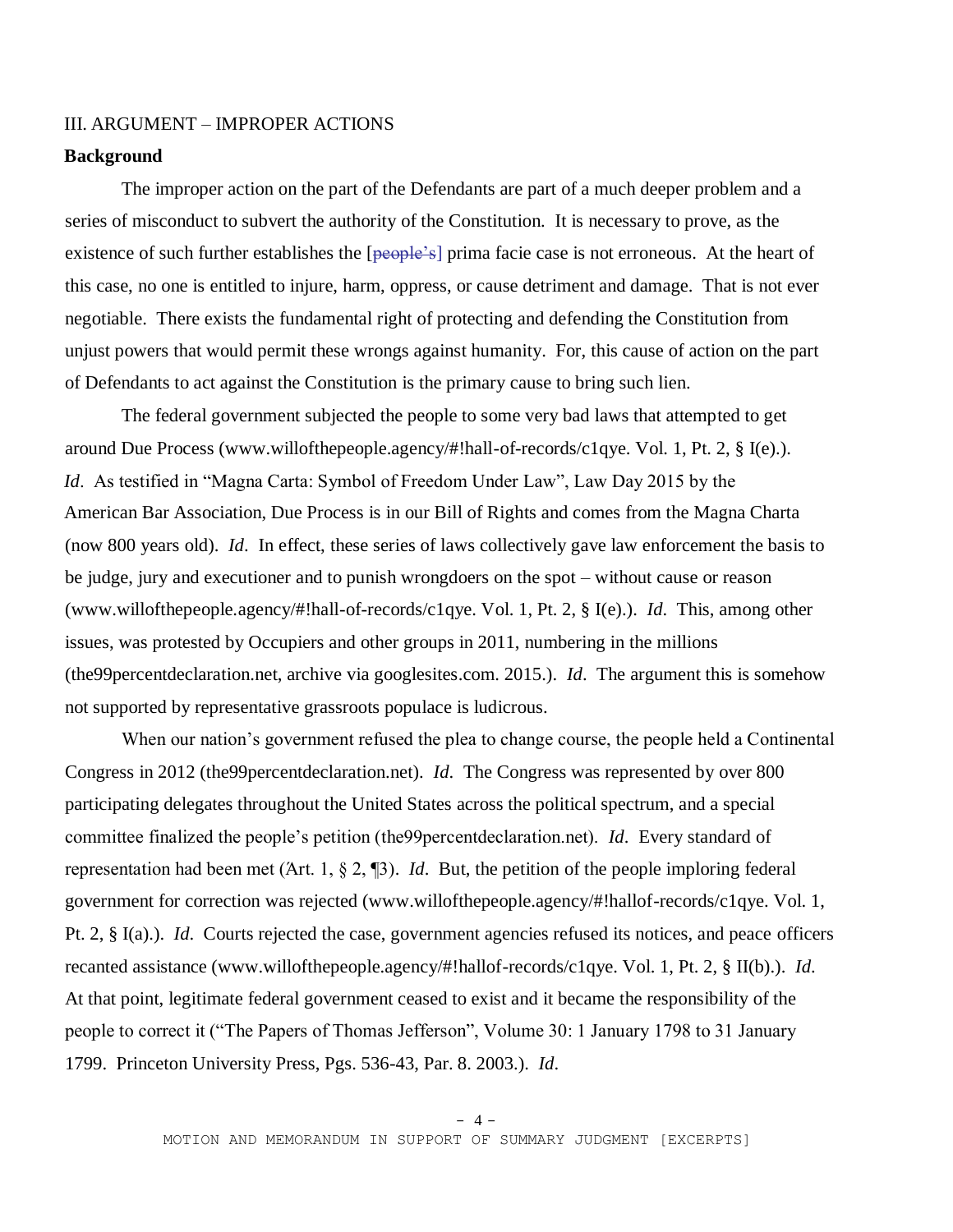The entire process of protest, assembly, and petition is a First Amendment right and nothing can waive or excuse it (First Amd.). *Id*. The First Amendment had been exhausted, but federal government was still not subjecting to law of the Constitution. This is a conundrum of governance that the state should act against its own creation

(www.willofthepeople.agency/#!hall-of-records/c1qye. Vol. 1, Pt. 1, § I.). *Id*.

The founding fathers have devised several possible methods of correction to this, but without the knowledge of the precise circumstance. Sam Adams, John Hancock, and Paul Revere's resistance movement that led to the American Revolution, provided some experience for what assaults on liberty by the U.S. government might look like. *Id*. The framers of this nation may have known some of the mechanics needed by such operation of law, but could not predict the outcome. The people have protested the following in their petitions:

Heads of State and rulers of Congress should know better. Leaders in the midst of Congress are greedy, swift to condemn the socially and politically ostracized while empowering the militarization of local police, and making laws that poison the air, waters, food, and homes to destroy this people, and to get dishonest gain from political manipulation. They have taken bribes, taking usury to increase their salaries while they profit from economic extortion, and have forgotten the people. The officials in Congress have made a two parent household not economically viable or desirable. They have excluded the working poor and under-privileged from economic advancement and immediate medical care.

 Public servants of the land have used oppressions, both environmentally and economically, committed robbery by stealing homes and jobs, and mistreated veterans as well as seniors; and they wrongfully oppress the foreigner that we invited to pick our fields and run our equipment to keep our economy strong. They have coveted family farms and taken them by force in the name of big agriculture. They have also taken houses by devising schemes like adjustable rate mortgages offered to the poor and shuffled bank derivatives to devalue homeowner equity, and seized them. So they oppress a man and his inheritance. And, these acts were overwhelmingly protested. There have been false reports, and phony public notices suppressing constitutional accountability and cutting down anyone who dissents. They have lied to family and friends of protesters questioning one's physiological health and status. And, they have hid behind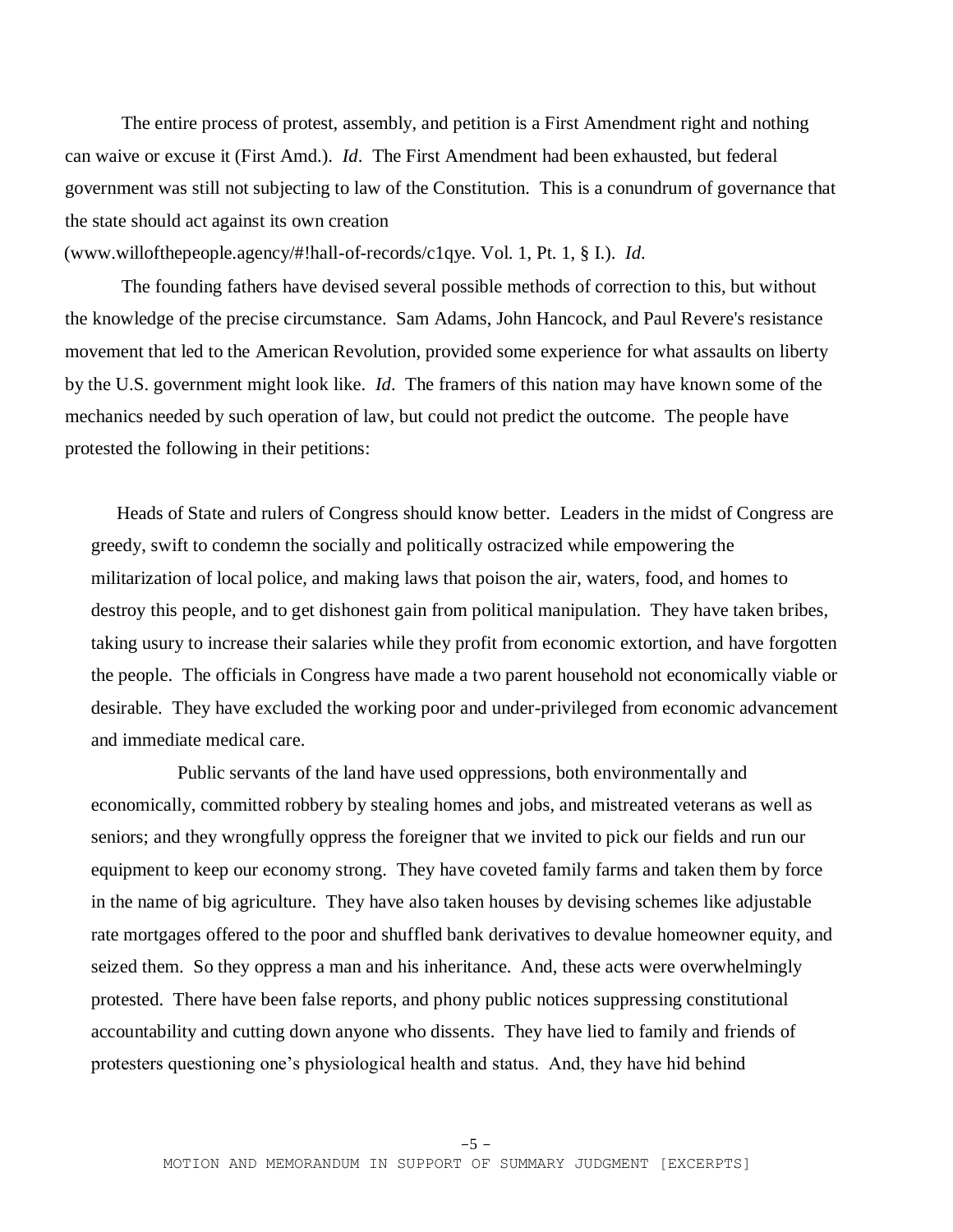bureaucracy and polarization of the political parties to shield themselves from incrimination and wrongdoing. (*Id*. (edited for clarity))

Since the beginning this has been declared to be the case, and summarizes the need for justice (www.willofthepeople.agency/#!hall-of-records/c1qye. Vol. 1, Pt. 2, § I.). *Id*.

The federal powers are only delegated to the federal government as long as the government acts with proper authority under the Constitution (Dec. of Indp.,  $\mathbb{Z}$ ); Tenth Amd.; see authorities for wrongful acts, VI. ARGUMENT – LEGAL STANDARD, Premise, ¶3). *Id*. Federal acts against the Constitution for the government's substitution of its own Articles and replacement of vital sections of the Constitution for erasure of protections of the people unto specific detriment, places federal powers at odds with their proper authority under the Constitution (www.willofthepeople.agency/#!hall-of-records/c1qye. Vol. 1, Pt. 1 § I, Pt. 2 § III.). *Id*.

## **Reasoning**

The people have petitioned for correction (edited for clarity), the following:

By overwhelming petition on the part of the people, imperative for their protection, do return order to government, so as to attend to correcting the plethora of attempts to deny and abridge civil liberties by inexhaustible corporate influence and by some wealthy, having fabricated public danger for manipulation of laws that have granted monies of taxpayers as in crisis to bank executives and shareholders, turned on its citizens by surveillance of communications and restricting information, made it unlawful to peacefully assemble and dissent, authorized deployment of hostile forces on domestic soil in peacetime, instituted militaristic trials…, and have sheltered government officials from accessibility and wrong doing, and other corrupt, reckless and egregious laws and measures. Over time, such have subverted due process…, and every right of this people, which have been used to marginalize the voice and income of the small business and middle-classes, through extreme loss and injury to livelihood, family, and health to preclude from equal inclusion and participation. Nor have Presidents taken up a Constitutional charge of responsibility for the faithful execution of law, to preserve both its faithfulness to the Constitution and to ensure its laws are made well. It is no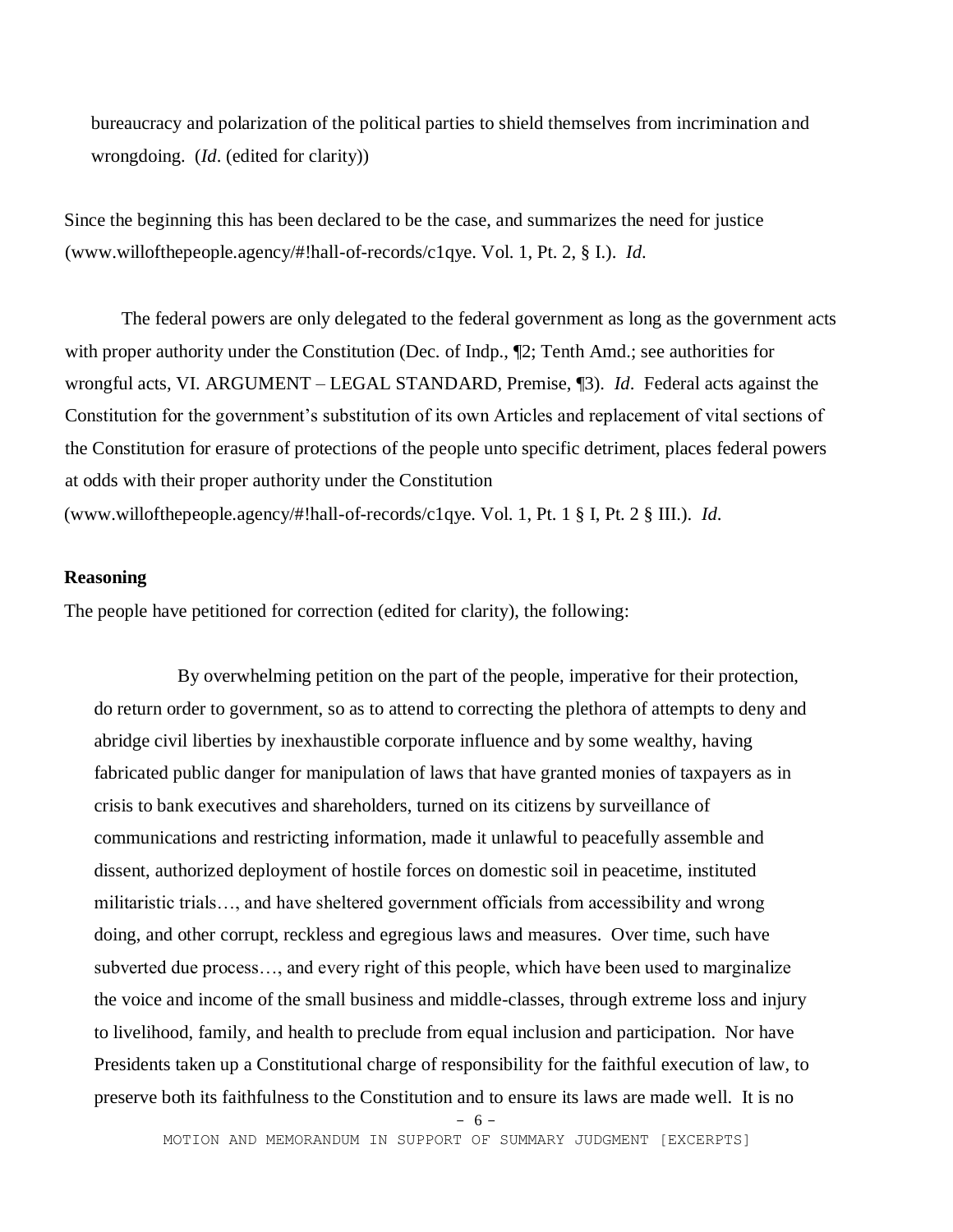longer sufficient or satisfactory for government to govern in of itself, whereby such grievances have shown to contravene the spirit and letter of Articles I, § 2, Par. 3, § 8, Last Par.; II, § 1, Last Par.; III, § 2, Par. 1 and 2; V; VI, Last Par.; and Amendments I; II; III; IV; V; VI; X; XIII; XIV § 4. Given the right of this people to seek redress of grievances, the people so… *seek* corrective action *for such* ("Writ of Extraordinary Circumstance", Will of the People Constitutional Authority. 2013.). (*Id*. (inclusive))

## and,

When the government made laws that restrict the people from approaching government officials, such as in the National Special Security Event or Federal Restricted Buildings and Grounds Improvement Act (a.k.a., GRABIF), it could be considered… obstruction. When the government made laws that allows spying on citizens and taking electronic effects without warrant or probable cause, such as Foreign Intelligence Surveillance Act, Protect IP Act, or Stop Online Piracy Act, then the government could be acting with "redirection of civil liberty". When the government made laws that orders military assistance in peacetime that may be used to enforce unwarranted killing of citizens, like the Anti-Terrorism and Death Penalty law or National Defense Resources Preparedness Authorization Act (a.k.a., DARPA), that may be considered "removal of rights by display of force".

Each of these types are also included in various provisions of the USA Patriot Act, and each of them considered to be in use, as has been the subject of various leaks and protests, and each of them in some manner abridge civil liberties otherwise guaranteed by the First Amendment. GRABIF seriously restricts the right of citizens to hold government accountable and outlaws protests where government officials may be located. That law says, "Whoever knowingly enters or remains in any restricted building or grounds,… or within such proximity to,… with intent to impede or disrupt the orderly conduct of Government business or official functions,… or attempts or conspires to do so, shall be punished." This undermines the right to assemble, and by extension, to peaceably protest. As is common knowledge, it has been used to arrest Occupiers in numerous cities across the nation. It abolishes verbal petition, and has been used to obstruct protesters from speaking to their Congressmen.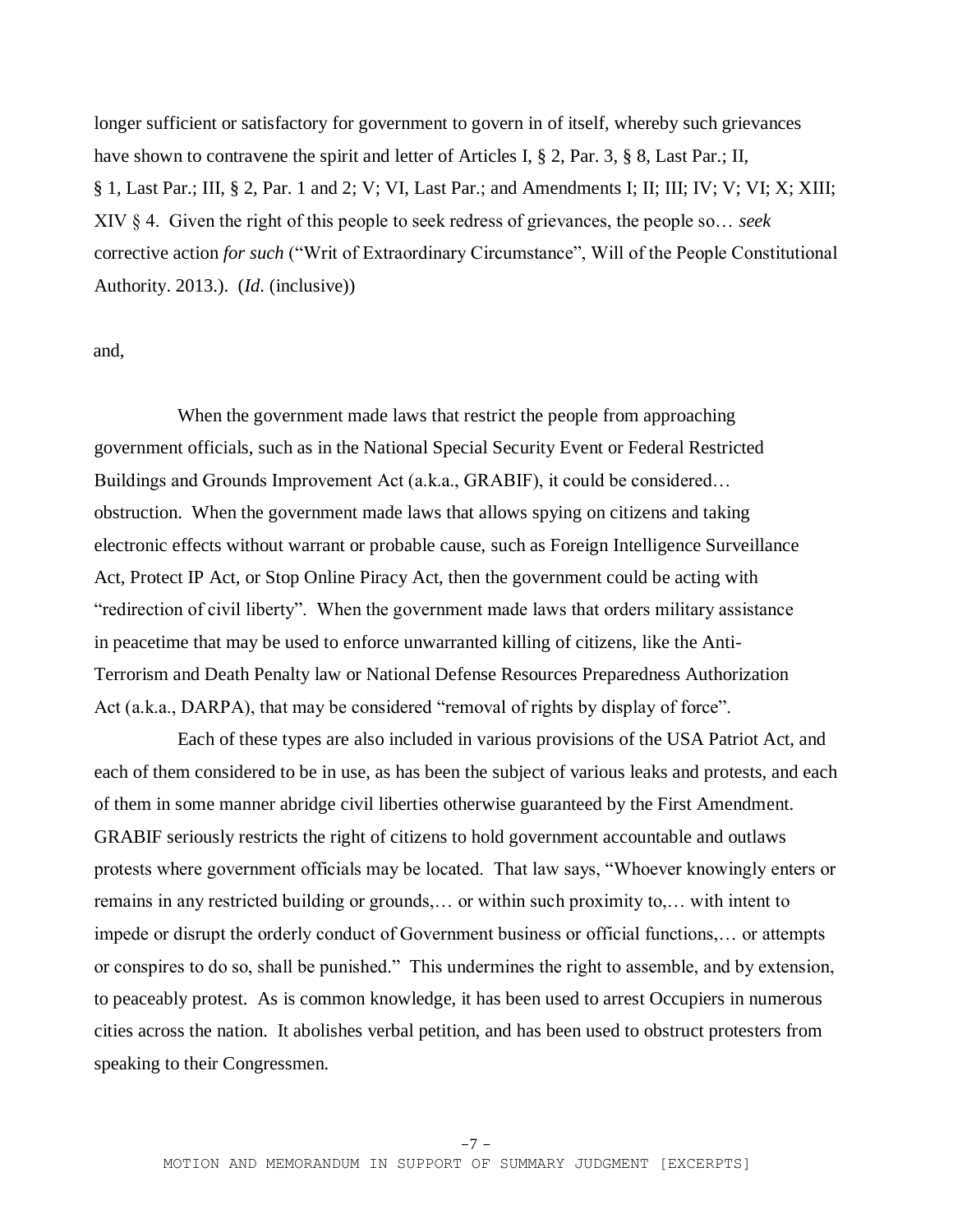Surveillance in recent laws, such as FISA, PIPA, and SOPA, appear to have reasonable language in most instances, even in support of First, Fourth, and Fifth Amendment rights. However, as The Guardian and Wikileaks have revealed this past summer, the NSA has been collecting electronic information and property in secret without restraint, oversight, warrant, probable cause, or due process. Their actions are unconstitutional at best, and may have been used to restrict the people from resisting further action by an illegal government. Its purpose could include keeping quiet laws that are currently being made in secret, such as ECPA and TPP, as have also recently been leaked and made common knowledge.

In 1978, Congress enacted the Foreign Intelligence Surveillance Act ("FISA") to govern surveillance conducted for foreign-intelligence purposes. The statute created the Foreign Intelligence Surveillance Court ("FISC"), a court composed of seven (now eleven) federal district court judges, and empowered the court to grant or deny government applications for surveillance orders in foreign-intelligence investigations.

 Section 215 of the USA Patriot Act is often referred to as FISA's "business records" provision. When originally enacted in 1998, this provision permitted the FBI to apply to the FISC for an order to obtain business records of hotels, motels, car and truck rental agencies, and storage rental facilities. Section 215 broadened this authority by eliminating any limitation on the types of businesses or entities whose records may be seized. In addition, Section 215 expanded the scope of the items that the FBI may obtain using this authority from "records" to "any tangible things (including books, records, papers, documents, and other items)."

Section 215 also relaxed the standard that the FBI is required to meet to obtain an order to seize these records. Previously, FISA required the FBI to present to the FISC "specific and articulable facts giving reason to believe that the person to whom the records pertain [was] a foreign power or an agent of a foreign power." In its current form, Section 215 requires only that the records or things sought be "relevant" to an authorized investigation "to obtain foreign intelligence information not concerning a United States person or to protect against international terrorism or clandestine intelligence activities."

 For the past several years, members of Congress have been warning the public that the Executive Branch was exceeding the limits of the USA Patriot Act. In 2009, Senator Russ Feingold stated during a hearing that "there ... is information about the use of Section 215 orders that I believe Congress and the American people deserve to know," adding later that "Section 215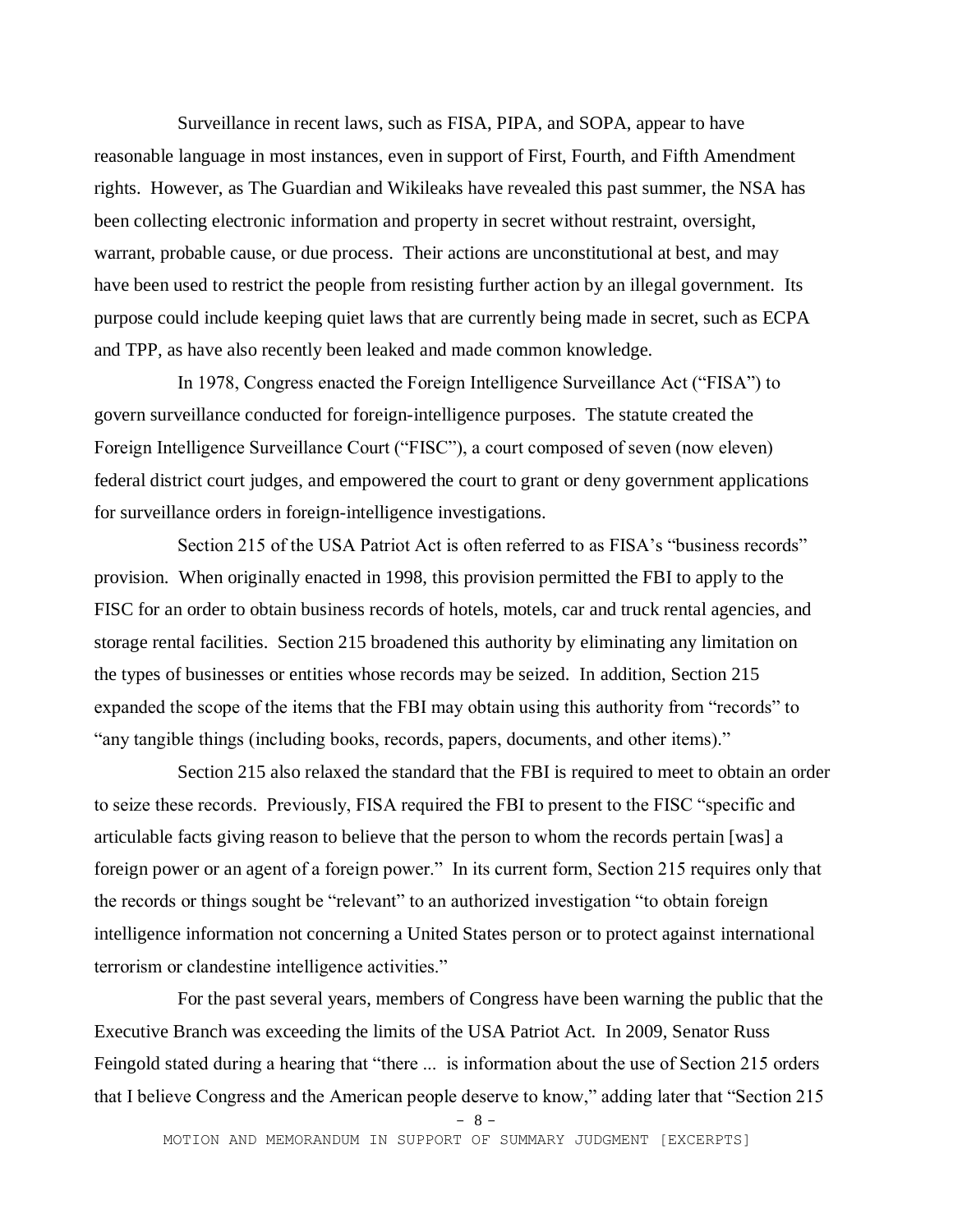has been misused." In 2011, Senator Ron Wyden declared, "When the American people find out how their government has secretly interpreted the USA Patriot Act, they will be stunned and they will be angry." Similarly, Senator Mark Udall protested that "Americans would be alarmed if they knew how this law is being carried out."

The outcry of the people has increased sharply since the disclosure of leaked documents. Representative Jim Sensenbrenner, an author of the USA Patriot Act and chairman of the House Judiciary Committee at the time of Section 215's passage, called the Section 215 surveillance program "an abuse of that law." He wrote that, "based on the scope of the released order, both the administration and the FISA court are relying on an unbounded interpretation of the act that Congress never intended."

President Barack Obama also commented publicly on the Section 215 order. The President acknowledged that the intelligence community is tracking personal electronic data. Members of the congressional intelligence committees have recently confirmed that the government has relied upon these interpretations of law to collect the electronic records of all Americans. Senator Dianne Feinstein has stated that "[this] is carried out by the [FISC] under the business records section of the USA Patriot Act."

DARPA is written with such broad scope that it could also be used to enforce tyrannical government. That law says in Part 1, Section 103, "assess on an ongoing basis the [domestic] capability... to satisfy requirements in peacetime...; to take actions necessary to ensure the availability of adequate resources and production capability, including services and critical technology, for national defense requirements" As such, "domestic capability", "peacetime requirements", "actions necessary", and "adequate services" for "national defense" can be made to enforce anything from ordering parts for equipment to enacting Marshall Law in peacetime. This Executive Order was signed into law following drone strikes on American citizens in Yemen in 2011.

Erosion, obstruction, and removal of constitutional rights of the people, and authorizing the use of military force and surveillance in peacetime, while enacting laws of corporate ills. *These are known to overstep the law, yet, no action to remove it has been taken following internal request, protest, petition, and notice.* These acts place Congress and the [White House] in contempt of the Constitution for being at odds with both the spirit and letter of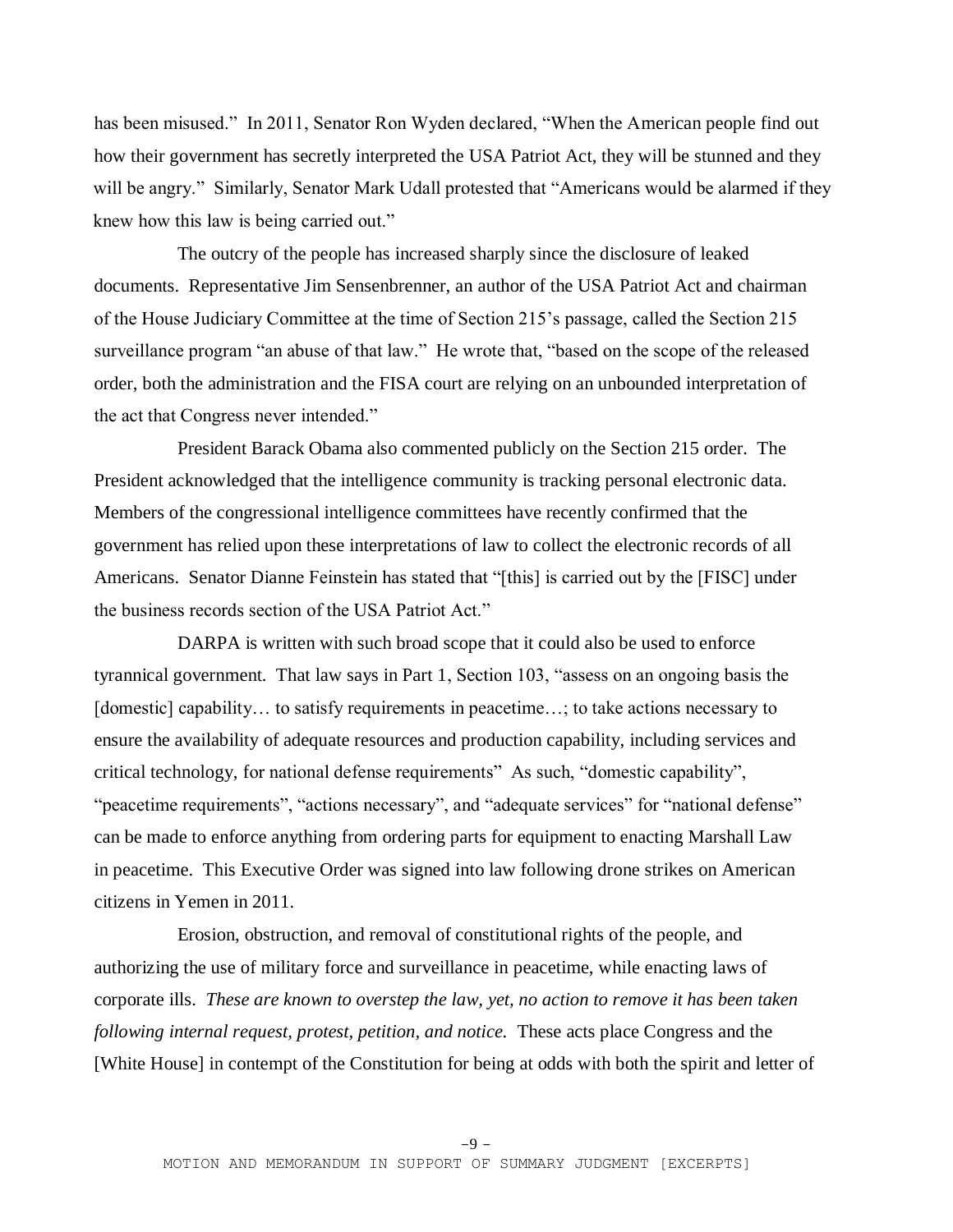founding law. The body of such laws could be construed as an attack against democracy itself, the United States, and its people.

The government cannot permit or be authorized of the Constitution to destroy the work of the Constitution and the people for whom it was made. Either the government is acting with authorized powers, or it is not the government of the Constitution (Rush, et al. v United States, 1:14-cv-00077; 28 USC Rule 4.1(b)). (*Id*. (inclusive))

The impeachment court determined, in its words, in summary (edited for clarity), that:

According to discernable evidence, the questions answered by Impeachment are: a) that civil servants violated significant constitutional provisions to exceed their authority under the Constitution, b) that civil servants improperly interpreted the laws for inequitable benefit in bribery, c) that civil servants did not act to mitigate every threat to the Constitution or participated in its collusion, d) that civil servants' actions were a severe abuse of discretion and malfeasance, e) that civil servants suffered equitable rights *of the people* without remedy, and, f) that reasonings by civil servants to commit unlawful acts were supported by substantive and clear fraud to the public.

*For*, this Court finds evidence that civil servants did conspire for "the removal of constitutional protections for unjust aims to the detriment of the people and their consent authority" for passive overthrow, which is Subversion (to undermine), an impeachable offense in the eyes of this Court under the Constitution. Civil servants did approve laws that spy on U.S. citizens by measures the people protested as unreasonable (FISA, SOPA, PIPA). Civil servants did restrict the right to peacefully assemble and protest (ATDP, NSSE, GRABIF). Civil servants did sufficiently authorize use of militaristic force on U.S. citizens (US Patriot Act, DaRPA, NDAA). This Court affirms that civil servants have a public duty to mitigate threats to the U.S. Constitution by such acts and measures in which specifically reduce privacy, protest, and liberty. This Subversion, and other acts, by Congress, have shown to conflict with and erode provisions in Articles I, Section 2, Par. 3, Section 8, Last Par.; II, Section 1, Last Par.; III, Section 2, Par. 1 and 2; V; VI, Last Par.; Amendments I; II; III; IV; V; VI; X; XIII; XIV. This Court finds subversion of constitutional protections of the people is sufficient a criminal activity to justify Impeachment for high crimes (Rush, et al. v United States, 1:14-cv-00077; 28 USC Rule 4.1(b)). (*Id*. (inclusive))

 $-10-$ 

MOTION AND MEMORANDUM IN SUPPORT OF SUMMARY JUDGMENT [EXCERPTS]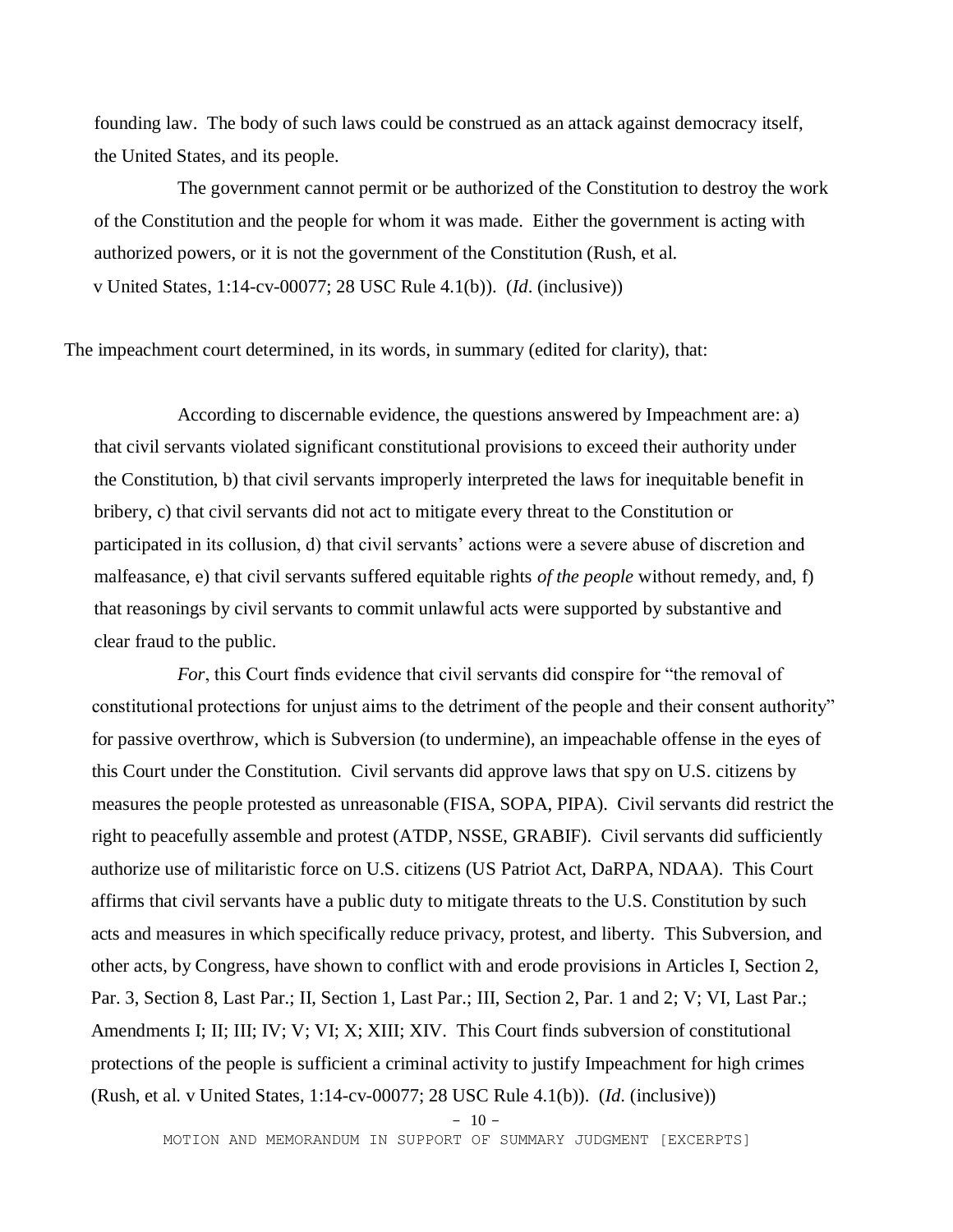Public servants cannot make laws to solidify a grievance, for, that is at odds with their public duty. The court of the people concluded that:

This Court finds these acts defined by due course, including the incidence of Collusion and Corruption, to be Impeachable, as follows: Conspiring to willfully aid and comfort an Enemy, to remove sanctions and restrictions of a country entreating known terrorists, is Treason for adhering to the wishes of an Enemy, of which, the whole of the nation and the world has witnessed the overt act. Creating laws that harm the people, their lives, livelihood and liberty by Corruption is Oppression. Conspiring to the benefit of corporate executives to advantage corporations to the expense and detriment of others is an act of Collusion and Bribery. Creating such laws that act against the Constitution for its erasure or erosion, placing in jeopardy the existence of the Constitution or its protections for the people, against proper law and due course through secrecy and suppression of such information, is an act of Treachery and failing to mitigate Subversion is Malfeasance. Other impeachable missteps, as Tyranny, include wrongful termination of the Bill of Rights, obstruction of will of the people, use of improper authority for malevolent intent, non-compliance with a federal recall, and challenge to contempt authority of a constitutional agency in an act to defraud the public.

*For*, while although [such persons] cannot be specifically named for each particular role in the invention and execution of particular legislation that led to constitutional jeopardy due to the nature of these circumstances, the conflict with their public duty does, in fact, compel every civil servant to be responsible for these conditions. In effect, their unwillingness to assist the recall, warrant, mediation, affirmation and investigation (and now lien) is contrary to their oath and duty, and in that failure to act with mitigation and cooperation, for malfeasance and collusion, requires criminal conviction. In that sense, although not exclusively, those civil servants that were notified are guilty by commission or omission. Likewise, those who were not notified should have known by the common knowledge when requested to "distribute to all others" or by common sense in relation to their public duty, and are guilty by omission or defrauding the public in acting for illegitimate purpose (Rush, et al. v United States, 1:14cv-00077; 28 USC Rule 4.1(b)). (*Id*. (inclusive))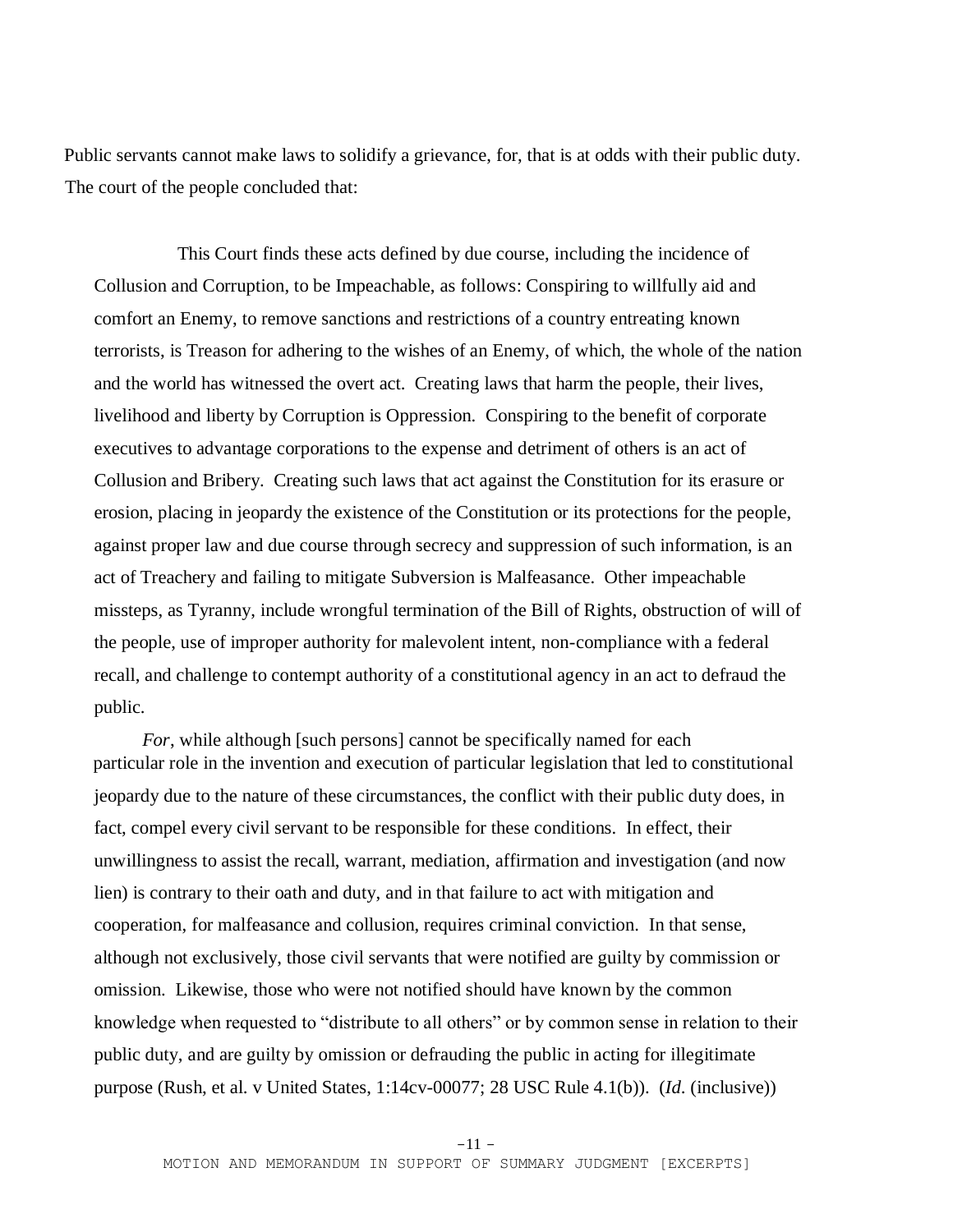Thus, when notified, Defendants were removed by recall, their powers revoked, sanctions imposed, and warrants were ordered ("Public Notice – People of the US Declared To Be Free of Corrupt Rule", Beverly Hills Weekly: Is. 825, Pg 14. July 23-29, 2015; "Public Notice: The People Have Taken Back Constitution From Corrupt Rule", City Weekly: Pg 63. July 30, 2015). *Id*.

### IV. PROCEDURAL STIPULATIONS

#### **History and Strategy**

Constitutional powers of the people are guaranteed by the Tenth Amendment, these powers require government to be accountable, subject to the people as governed by consent, and may be altered or abolished (Dec. of Ind., ¶2). *Id*. Consent may be rescinded, revoked, and redelegated (Dec. of Ind., ¶2, Tenth Amd.). *Id*. That consent was rescinded by recall, revoked by public notice, and redelegated (Public Notices, Beverly Hills Weekly and City Weekly. 2015). *Id*. Delegated federal powers were redelegated per Tenth Amendment powers of the people.

The Tenth Amendment says, whenever "powers are not delegated to the federal government, *they are* reserved to the people." *Id*. In the words of the founding fathers, "delegated" is used as "an assignment", whereas, it is attributed to George Washington that the Constitution's "only keepers, are the people" ("The Constitution of the United States, with Index", National Center for Constitutional Studies, 2010). *Id.* The implication is that the people can retract their "consent of the governed" and have the power and authority to do so (www.willofthepeople.agency/#!hall-ofrecords/c1qye. Vol. 1, Pt. 2, § III.). *Id*.

Granted the further authority to compel government, Will of the People Constitutional Authority impeached all 3 branches by redelegated impeachment authority. Άrt. 1 § 3 ¶7, Tenth Amd., 3 USC (Ch4) § 301 et. seq. *Id*. However, authority and might are assumed to be mutually exclusive powers of the people, and it is believed it may not be possible to simultaneously alter and abolish government. As such, the authority to compel government does not include the means in of itself, for, the operation of law to compel government by revoking consent is incomplete without a lien (West's Encyclopedia of American Law, edition 2. The Gale Group, Inc., 2008; John Bouvier, A Law Dictionary, Adapted to the Constitution and Laws of the United States. 1856; www.willofthepeople.agency/#!hall-of-records/c1qye. Vol. 3, Pg. 64, ¶1). *Id*.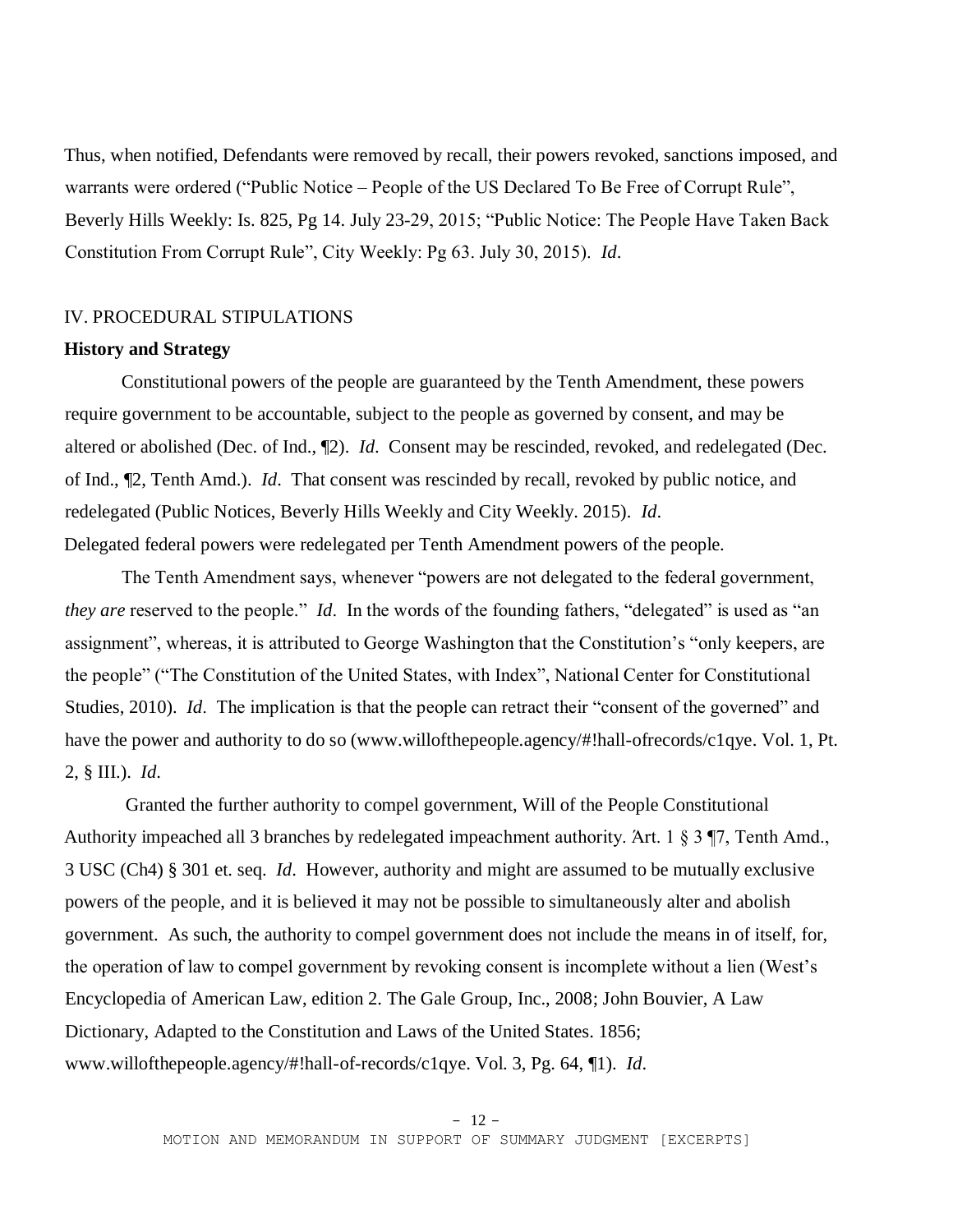However, if not for such operation of law, revolt would be imminent. Thus, the writer of the Declaration of Independence, Thomas Jefferson, included the ability of a laborer to compel by claim against the land not merely the improvement value (blog.zlien.com, "A Short History of the Mechanic Lien", Scott Wolfe, Jr. Nov. 15, 2010.). *Id*. This modification permits the people to require the full faith and credit of the United States if the recall is not recognized, for which, a revolt would accomplish the same only at great cost to life and limb and thereby cannot be the only option for a peaceful people under the Constitution.

When the federal government is no longer authorized of the Constitution, the people have a duty to restore constitutional government. The precedent for this, as is the basis for the American Revolution, is Lord Oliver Cromwell's movement to restore the Magna Charta, and the assertion by the people for retraction of their consent of the governed according to noted English historian David Starkey ("Monarchy, U.K." TV series; Episodes 1-3, 5, 6; 2006). *Id*.

The fact this method is untested outside of colonial American law and brought 240 years later is immaterial. The stance the founding fathers of this nation made in their Declaration was simply acting by higher law, when in fact, there was precedence in the Magna Carta, now passing 800 years ("Magna Carta: Symbol of Freedom Under Law", Law Day, American Bar Association. 2015.). *Id*. And, the Magna Charta borrowed elements found in the courts of David and Esther according to biblical record, now in antiquity, 3,000 and 2,500 years respectively, for expelling perjurers and defending personal freedoms (Ps. 34, 109, 149, Is. 2, 22, 48, 59, Jer. 5, 21, 22, Ezk. 22, 28, 33, 39:24, Oba. 3-15, Mic. 1, 2, 3, 6, 7, Hag. 2, Zec. 4, 5:3, 6, 7, Luk. 3). *Id*. There is nothing like this to even make a comparison.

The notification process of a lien is preemptory, and its counterparts are included in this operation of law. A people-led Federal Recall was employed using George Washington's process (1787) and held January 14, 2014. *Id*. It was obstructed without cause by most of the states and the federal government, which they cannot do when the people assert their constitutional powers (Dec. Of Indp., ¶2). *Id*. The courts refused the case for frivolous reasons (Rush, et al. v United States, 1:14-cv-00077; 28 USC Rule 4.1(b)). *Id*. The push on the part of some to redefine corporate personhood and the Voting Rights Act of 1965 is a futile attempt to undermine the right of the people to elect, and with it, the recall (Rush, et al. v United States, 1:14-cv-00077; 28 USC Rule 4.1(b)). *Id*.

A Senate report indicates that a federal recall set by the states is determined to be a conflict of powers ("Recall of Legislators and the Removal of Members of Congress from Office", Congressional Research Service, 2012). *Id*. However, a people-initiated federal recall offers substantially different

 $-13 -$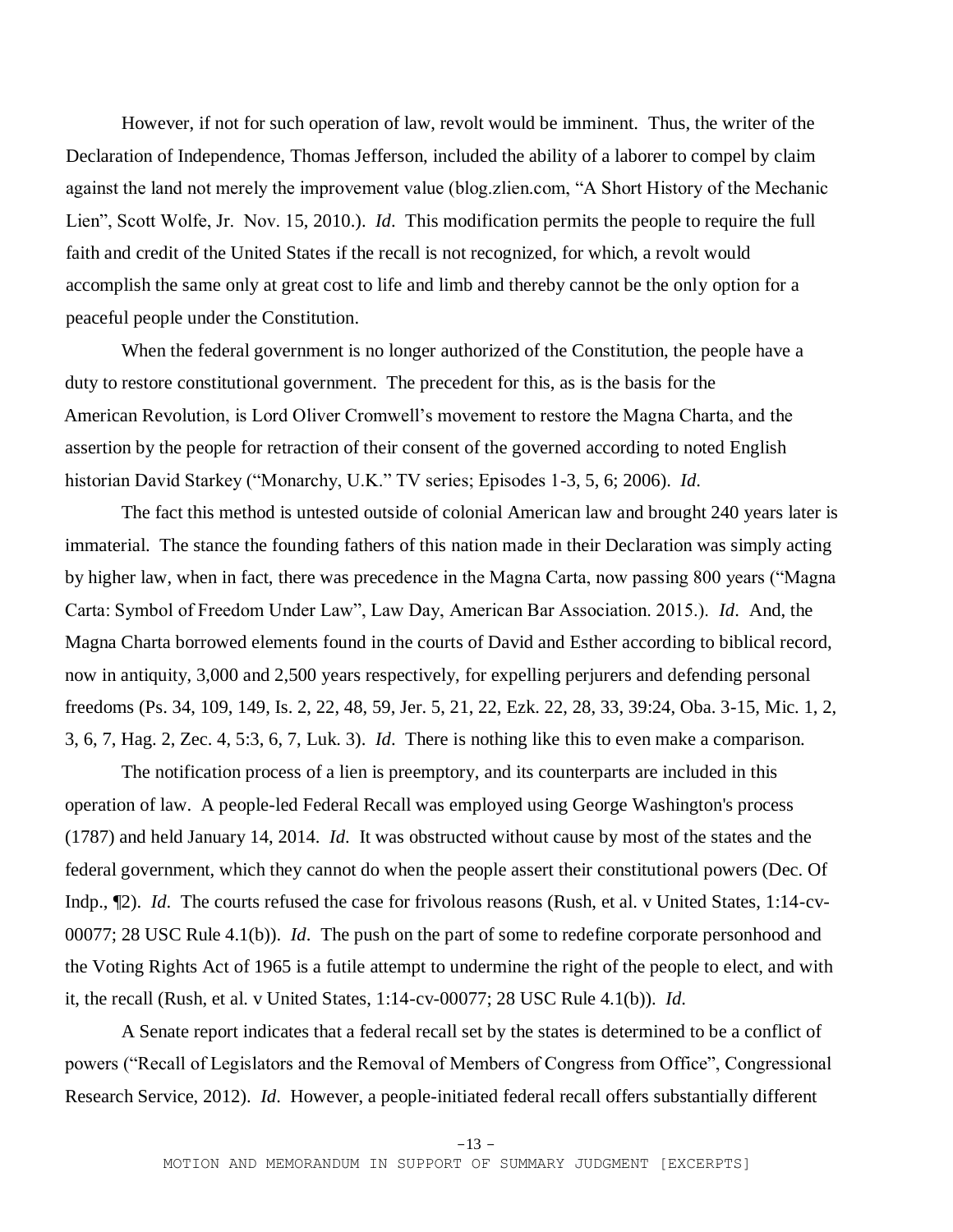conclusions. An legal analysis in 2009 (Grossack, David C., "Recalling U.S. Senators And Congressmen", U.S. Citizens Association.), considers a federal recall possible:

While ...large segments of the American population feel alienated from their politicians, political organizations ...[can] subsidize serious legal challenges to any recall.

 The courts have precedents and complex ...arguments to prevent [recall] petitions from succeeding. However, [with different legal steps] different results are possible.

 As this author reads this language [of the Tenth Amendment], it appears clear that ..."the people" ...should be recognized to have the right of [federal] recall. (*Id*. (edited for clarity))

This direction is supported by 99% Declaration's legal counsel (Pollock, Michael S., "Reboot democracy with Continental Congress 2.0". April 9, 2012, blog.). *Id*. George Washington said,

"The power under the [U.S.] Constitution will always be in the People. It is entrusted for certain defined purposes, and for a certain limited period, to representatives of their own *choosing*; and whenever it is executed contrary to their Interest, or not agreeable to their wishes, their [Civil] Servants can, and undoubtedly will be, recalled" (Letter To Bushrod, 1787). (*Id*. (edited for clarity))

And, a recall has constitutional application (Goodwin, Doris Kearns, "Team of Rivals: The Political Genius of Abraham Lincoln", Simon and Schuster. 2006.) *Id*. A federal recall is possible, permissible, and applicable in this instance. The courts had no valid reason not to hear the case, and the unresolved public duty to mitigate a grievance placed the Constitution in jeopardy.

# **Support for Jurisdiction and Procedure**

Although irregular and unprecedented since the founding of this nation, this operation of law is authoritative, befitting, clear, and can leave no doubt. This operation of law encompasses the right of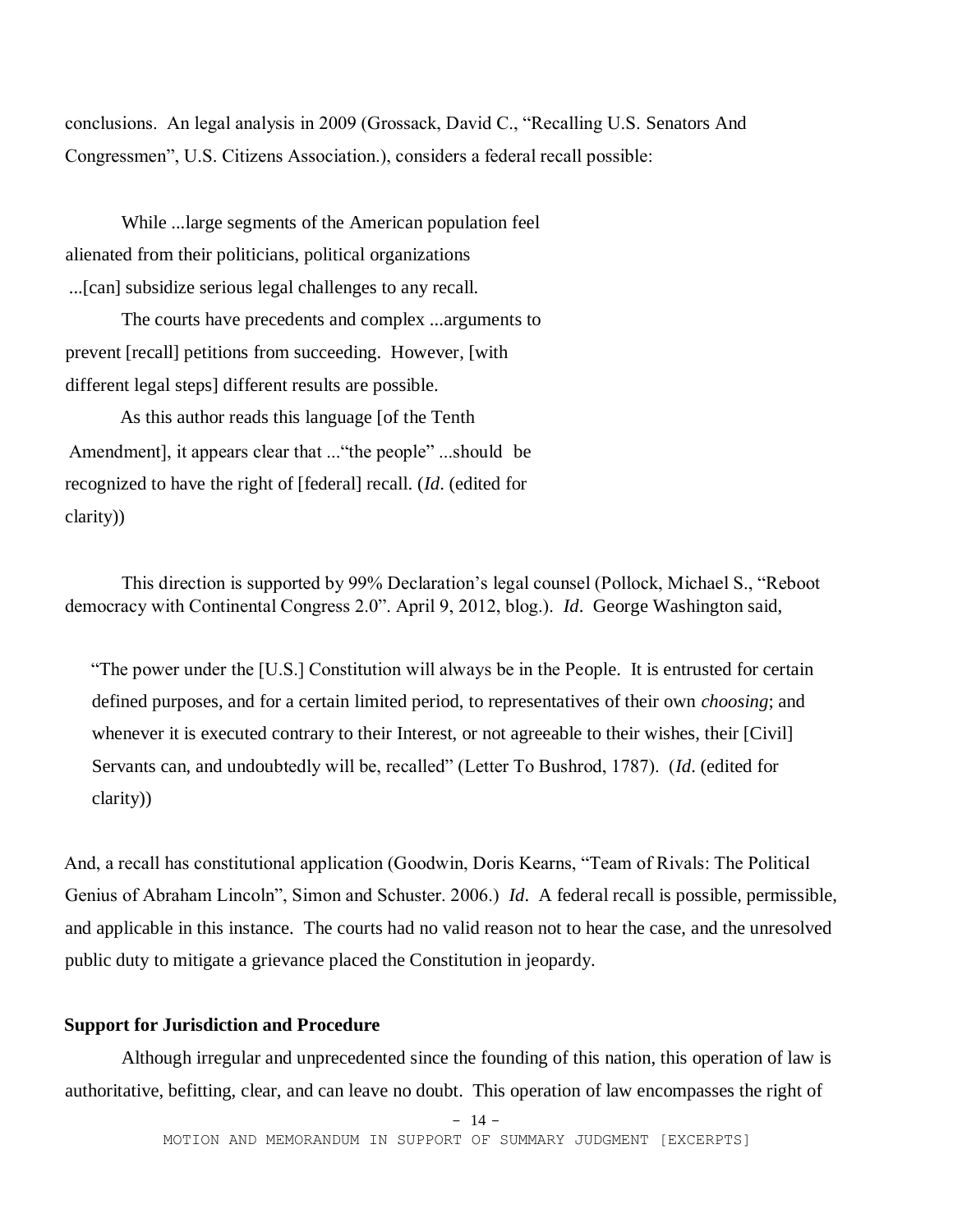the people to recall federal officials according to Washington, an undisputed authority, as well as revocation of federal powers and impeachment per Declaration consent authority to remove illegitimate power and then alter federal government to deter its return. *Id*. This is entirely in the people's purview to protect, defend, and secure the Constitution against any threat or limitation. The Declaration is fixed and may not ever expire nor is it subject to change (Clarkson, Kenneth, et al, "What is Law?", West's Case Law, 7th Edition. West Educational Publishing, 1998. Pg. 3.). *Id*. Thereby, consent authority of the people never expires. So, powers of the people transcends federally delegated authority (Tenth Amd.). *Id*. The conditions that prompted this operation of law that resulted in the impeachment of all three branches of U.S. government, as stated in the words of the court, are as follows:

Whereas, it is an offense to the Constitution and the People of the United States that the protest, petition, and assembly of the people, by the people, should go unresolved and even suppressed for grievances against the federal government, and that civil servants of the federal government should act against the Constitution for its jeopardy, by erosion of protections for the people, even by legal means (supposedly), and other acts, in which, either lead to or include, acts against the state (United States under the Constitution) or the existence of the state (U.S. Constitution), by the state (acts of civil servants of the U.S. federal government). It is serious enough for the Declaration of Independence to acknowledge the right of the people to "alter or abolish" any government that commits such destructive acts. This Trial affirms that right to protect their nation after all other applicable rights and powers under the Constitution have been exhausted, as is every person's duty to the Constitution (George Washington, Letter To Bushrod, 1787).

Simply stated, civil servants of the U.S. government have acted against higher laws to destroy our form of government – a ruinous crime according to the Declaration (Par. 2). Acts against the state, for its destruction by high crimes (progressive destruction, such as, subversion) or treason (undermine unto overthrow), are impeachable offenses in the eyes of this nation (Άrt. II, § 4). (*Id*. (inclusive))

After exhausting all these acts, the people remain at an impasse and are not able to compel government by these methods. The people retain the method for laborer's lien to foreclose on the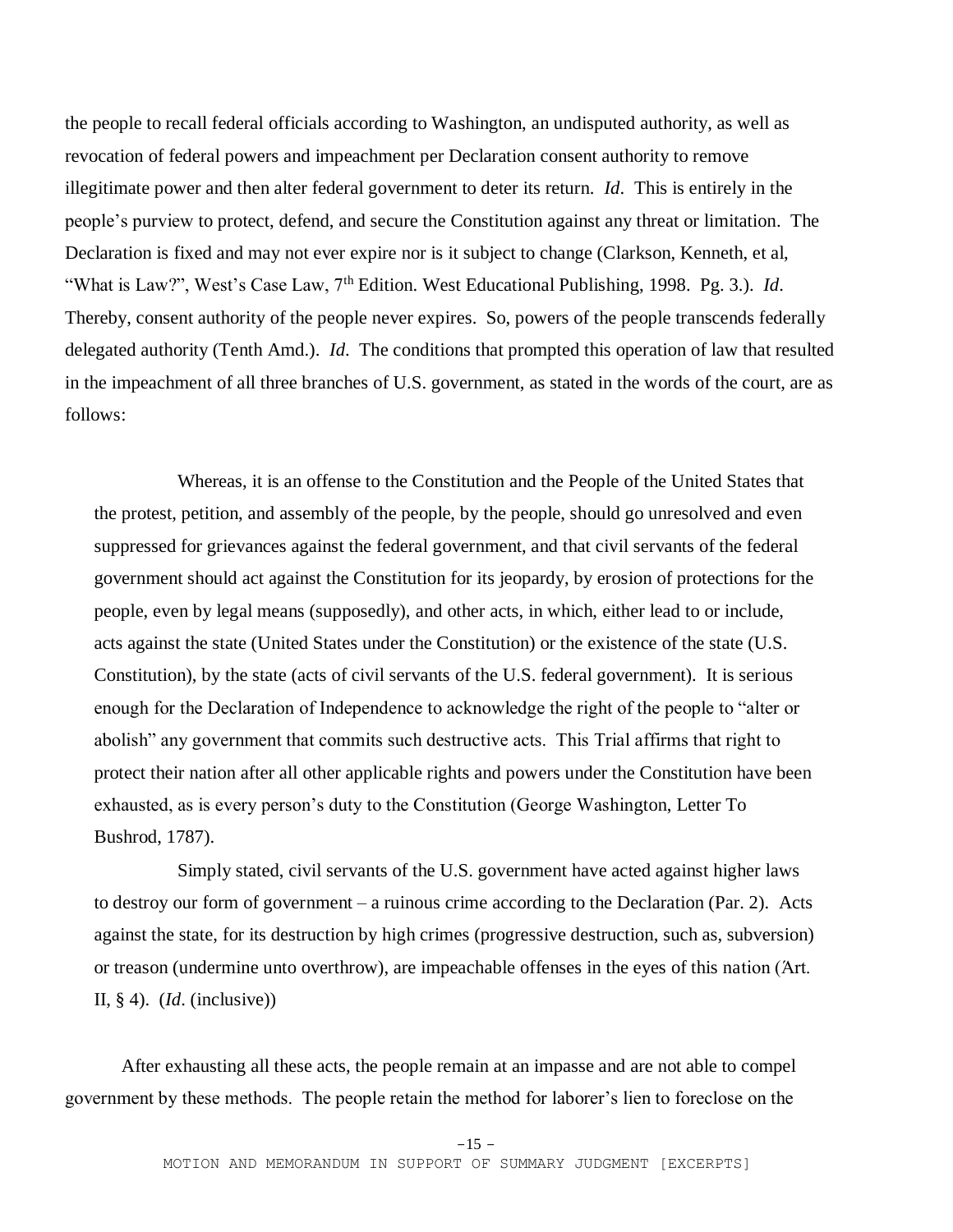federal government, as modified by Thomas Jefferson (blog.zlien.com, "A Short History of the Mechanic Lien", Scott Wolfe, Jr. Nov. 15, 2010.). *Id*. As such, the people have revoked federal powers and have held a recall, making the current office holders(s) illegitimate and the Plaintiff the legitimately entitled public official. 3 USC (Ch4) § 301 et. seq.

In the performance of his duties, being entitled, and by the people's authority, the Plaintiff has prescribed work of improvement and payment is authorized, owed, and now due. Cal. Civ. Proc. Code § 8042(f). The Plaintiff will continue to fulfill his duties within a 2 year "keeper" presidency in the "business of the debtor", as those terms are generally understood, yet apply to this case, being resolved to the satisfaction of restoration to the Constitution and full restitution of the people. *Id*.

# V. ARGUMENT – PROPER ACTIONS

### **In Evidence**

[See Lien for full text]

Authority of Plaintiff in these matters includes, without limitation:

3 USC (Ch 4) § 301 et seq. (delegation of function),

6 USC Ch 1, Sub§ V, § 321a (a)(1) (emergency declared for man-made disaster),

6 USC Ch 1, Sub§ XIII, § 572 (a)(1) (emergency order guidelines),

10 USC § 123, 527, 2201(c) (suspension of officers and laws, exemptions),

14 USC § 331, 359, 367 (recall to duty, detain service),

15 USC Ch 1 § 6 (restrain trade),

28 USC § 4.1(b) (enforcement of civil contempt),

44 USC § 1505(a)(2) (documents authorized for printing),

50 USC § 201 et seq. (national defense against insurrection of any authority),

Άrt. II § 4 (grounds for impeachment under Tenth Amendment powers of the people),

Bill of Rights, Amd. I and X (rights to hold accountable, redelegate federal powers),

Dec. of Indp., ¶2 (rights to revoke federal authority, alter government).

*(Id*. (inclusive))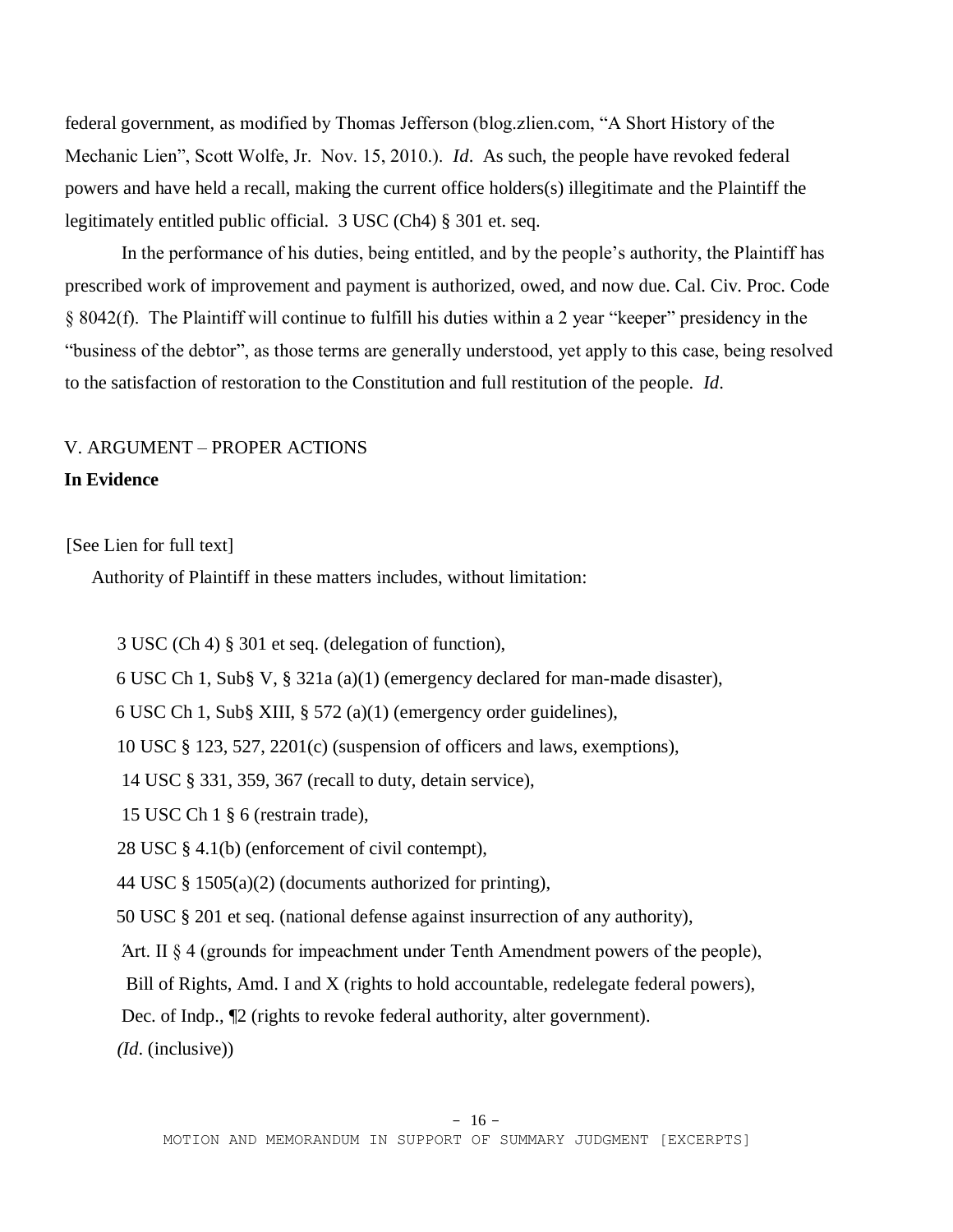The Plaintiff does not *act* alone. As a delegate of the 2012 Continental Congress, the Plaintiff has been endowed with and has exercised irreducible proper authority to compel civil servants and enforce higher laws (www.willofthepeople.agency/#!hall-of-records/c1qye. Vol. 1, Pt. 2, § II(a)). *Id*. That authority to alter government is without revocation, for, the Defendants cannot defend illegitimate powers for destruction of the Constitution unto detriment of the people. The Defendants are a threat, and that idea is a right of the people (Starkey, David. "Monarchy, U.K." TV series; Episodes 1-3, 5, 6. 2006; Washington, George. National Center for Constitutional Studies, 2010). *Id*.

Through declarations, notices, petitions, suits, recall and media, the Plaintiff has asserted the people's powers as given to do so (First Amd., www.willofthepeople.agency/#!hall-ofrecords/c1qye. Vol. 1, Pt. 1, § II). *Id*. The legal path the people have chosen is passive. The people have chosen to evoke precedent involving the founding of the nation and uses reserved powers that, until now, were yet to be defined. The people have asserted their First Amendment rights and Tenth Amendment powers of the people by letting the government:

- refuse the petition of the people made in Continental Congress;
- ignore rules of the courts themselves; impede the federal recall election, and; - skirt federal law.

The people have not consented to the overthrow of liberties, nor the cover-up for systematic removal of the Bill of Rights. For the people to keep silent when an enemy of the Constitution creeps in to carry away the rights of the people, the people must lift up a standard against it or it undermines their due diligence, as follows:

The people have shown to act intentionally, at times imperfectly, with: a) accordance for applicable and just law, b) bereavement upon grievance for remedy (suffering compounded), c) "clean hands", d) due vigilance, e) equal claim, and, f) fair treatment. By such, the people have shown to appeal to higher laws, which are applicable to fundamental and common human rights for taking back their government from unjust rule, in accordance with the Constitution and Declaration of Independence and authorities that stem from higher sources, such as the Magna Charta and Court of Khisiarshu (Queen Esther), of which, there is certainty and applicability. (*Id*. (inclusive))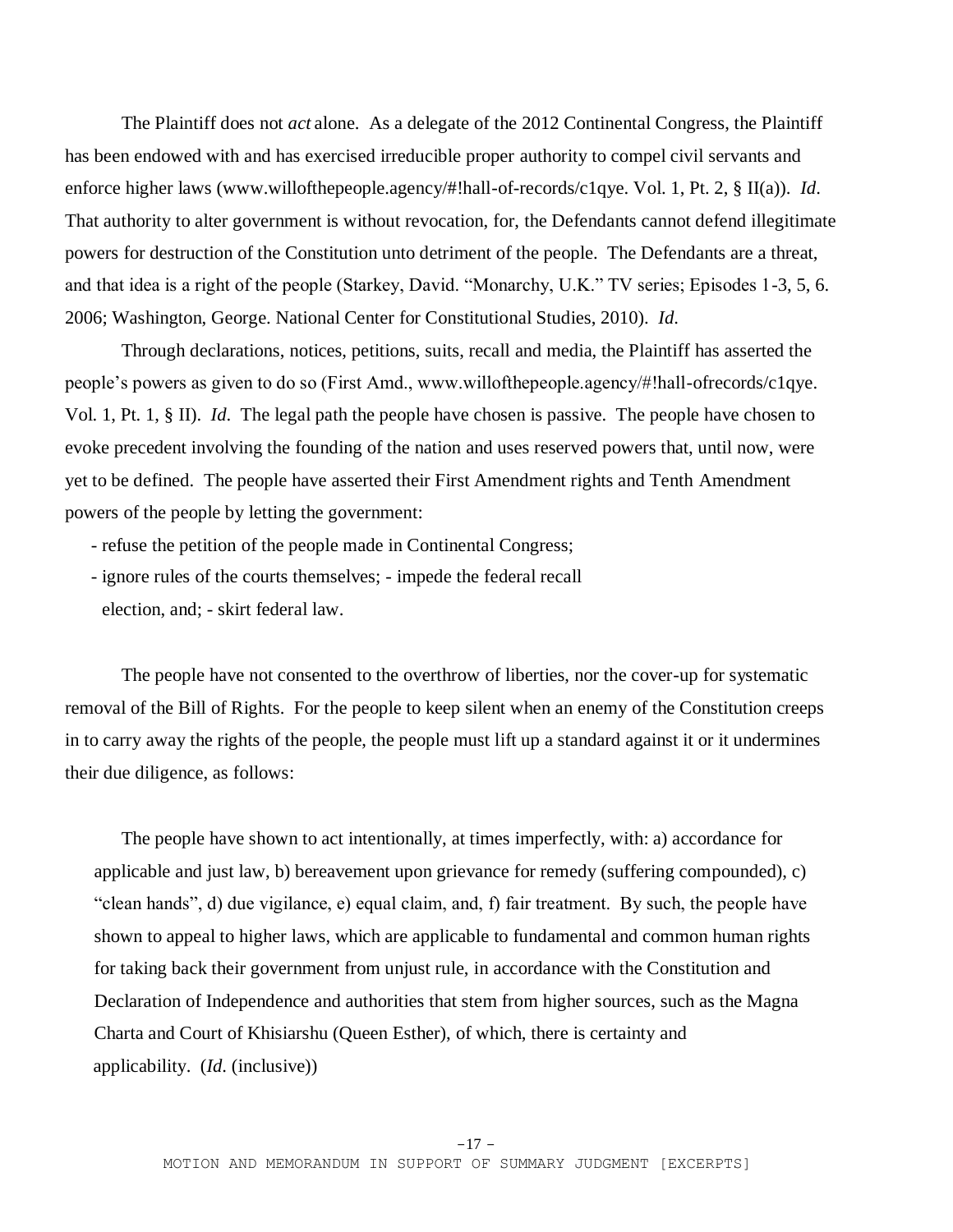The impeachment proclaims the attempts to warn public servants, lest it be said, they "were not warned" (www.willofthepeople.agency/#!hall-of-records/c1qye. Exhibits and Addendums). *Id*. For civil servants have a public duty to know that they would be punished severely, having transgressed against the very founding of this nation:

*For*, the people attempted to mitigate by every instrument of their communication, including numerous attempts and warnings at impending destructive effects caused by the acts of civil servants, whereas civil servants' only act was to placate. This Court does not recognize the sufficiency on the part of civil servants to mitigate jeopardy to the state by its conundrum of governance, which would have required highly significant and very visible acts to remove peril to the Constitution, but no known appropriate steps were taken by civil servants. While although circumstance permits this Trial to examine the criminal acts on the part of civil servants, without the means to sufficiently compel further cooperation, testimony, and evidence, this Court must favor the position of the people, as being sound. This Court affirms steps at mitigation of constitutional jeopardy by the people and the people's right and position for powers exercised by the people under Tenth Amendment proper authority. This Court concludes that the highest priority and first Public Duty of civil servants is being answerable to the people, and in not doing so is the first high crime of many, which led to subsequent and justified revocation and redelegation of federal powers for wrongful acts under the Constitution. Of which, the people are found to have uncontested default when exercising their powers for consent authority by Order of the Declaration of Independence when the Constitution failed upon civil servants' absence to mediate terms of relinquishment of illegitimately held authority. (*Id*. (inclusive))

Consequently, the defendant's acts fail when met by a lien. The people are entitled to such powers when government has failed to be accountable. The people have redelegated such authority to Plaintiff as an extension of the Recall with the duty to remove any grievances of the people by equitable acts (www.willofthepeople.agency/#!hall-of-records/c1qye. Vol. 1, Pt. 2, § II(a)). *Id*. This stipulation is proof of endowment of proper authority.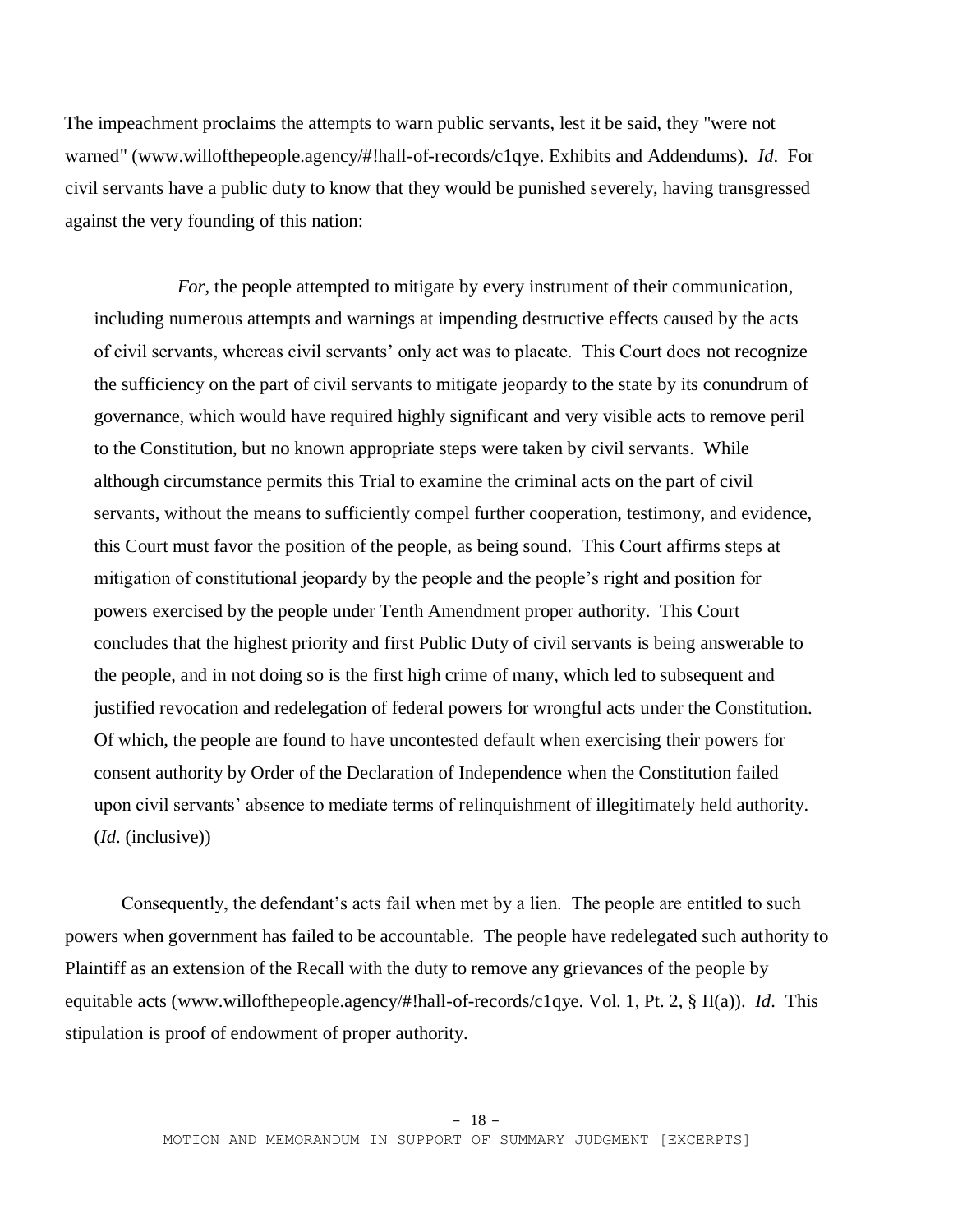# VI. ARGUMENT – LEGAL STANDARD

### **Premise**

Summary judgment is proper when no material fact is in dispute, and where the record establishes that no defense asserted against a party can prevail. Cal. Civ. Proc. Code § 437c. Summary judgment should be granted where the plaintiff has provided evidence to establish a cause of action, or where the defendant cannot provide a complete defense. *Id*. at § 437c(o)(2). A plaintiff moving for summary judgment needs to present evidence that "bears an initial burden of production to make a prima facie showing of the existence of a triable issue of material fact…." *Id*. at 850. The plaintiff "may not rely upon the mere allegations or denials of its pleadings… but, instead, [must] set forth the specific facts showing that a triable issue of material fact exists...." Cal. Civ. Proc. Code  $\S$  437c(p)(2). The moving party has presented prima facie evidence there is no issue of material fact involving the recording of the lien, its causes of action are not in dispute, and the defendant cannot provide adequate defense, where the facts are substantiated by testimony and exhibit showing a triable issue of material fact exists, and supported by references to law, included herein.

[See Lien for full text] As it applies to federal law, summary judgment is appropriate where there is no genuine dispute as to any material fact and the moving party is entitled to a judgment as a matter of law (Fed. 477 U.S. 317, 322). *Id*. Wrongful acts committed by public servants may be defined as or include: general malfeasance (USC A(5)), conspiracy to defraud the U.S., e.g., for economic benefit (18 USC § 371), contempts constituting crimes (18 USC § 402), obstruction of an agency (18 USC Part I, Ch. 73 § 1505), inciting unrest, display of force (18 USC § 2101, 18 USC Ch. 115 § 2381 – 2385, 28 USC § 631(i)), liable for bribery (18 USC § 201 (b)(1)(B) and (C)), ignoring duty of federal printing authority (44 USC § 1502), violation of Trading With The Enemy Act of 1917 (50 Appendix Ch 106, 40 Stat. 411 § 1 et seq.). (*Id*. (inclusive)) The moving party has demonstrated that there is no dispute as to the material facts of the case.

 Usurpations violated by public servants in the course of non-compliance is as follows: illegally confiscating and withholding property, seat, seal, flag, vestments, of the authorized and legitimate federal government (2 USC Ch 29, Title 4), burden to present petitions (Άrt. "Ά" I § 2, ¶3), making of criminal laws (Άrt. I § 8, Last Par.), foregoing duties to the Constitution (Άrt. II § 1, Last Par.; Άrt. VI, Last Par.), court jurisdiction skirting regulation (Art. III § 2, ¶1-2), giving aid and comfort to enemies of US, levying war against citizenry (Άrt. III § 3, ¶1), modification of Constitution for protested erosion without mode of ratification (Άrt. V), trampling on rights, protections, and powers of the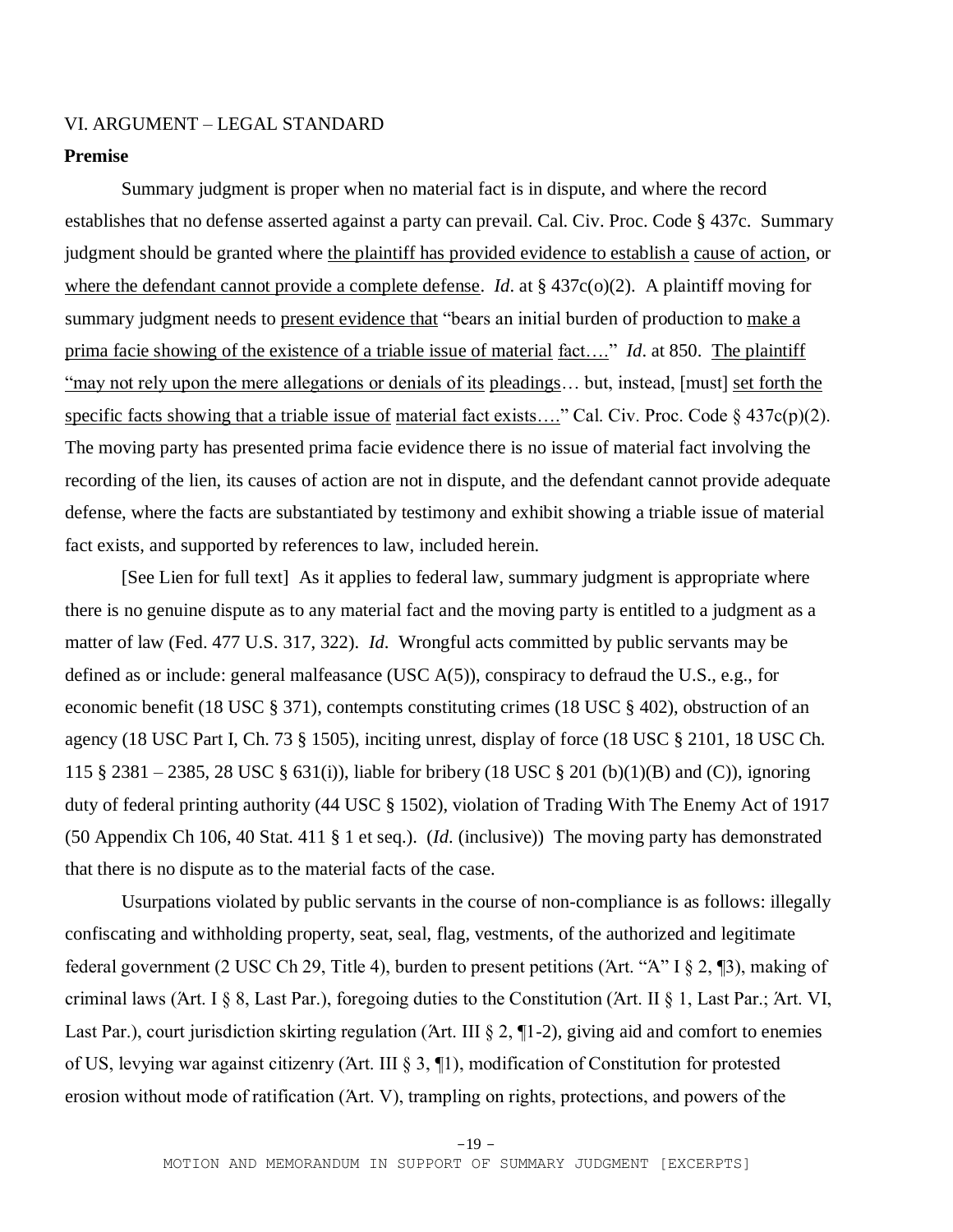people (Bill of Rights, Amd.  $I - X$ ), devising economic enslavement and servitude (Amd. XIII), depriving due process and use of public funds for it (Amd. XIV §§ 1, 3, 4). Courts will focus on the facts that might affect the outcome and will disregard all "facts that are irrelevant or unnecessary." (Fed. 477 U.S. 242, 248). (*Id*. (inclusive))

#### VII. CONCLUSION.

The federal government has attempted to restrain and quell protest, petition, congresses of the people, people-led elections, peaceful boycott (weaponless "sanctions"), notice of revocation of powers, and impeachment powers in the course of its erosions and manipulations of protections of the people in higher law for benefit. The people, on the other hand, have done nothing but uphold the law and seek restoration of constitutional protection and restitution for grievances in their protection and defense of the law.

Such use of powers not delegated to the United States are illegitimate and an act against the Constitution and the people of the United States and declared to be high crimes against the state. The public duty to correct the grievance under this Constitution is not invalidated by obstruction of recalls and false elections, nor the refusal to be subject to the Constitution and placating invalid and improper response. For, this matter precedes all other concerns, and all acts to the contrary and in obstruction of justice must be stopped immediately regardless of any outcome.

 The Defendants refused grievances of the people, correction of an oversight agency of the people, and submission to the Constitution and its order of law. Defendants have altogether broken their duty to perform a public trust and rebelled against the Constitution and will of the people. *Id*. Defendants have fallaciously ignored the rule of law, as evidenced by the inauguration of Donald Trump which must be terminated on the merits. *Id*.

The reputed owner is not the object of this suit, justice is. The new owner is not bona fide, has in fact received notice of the dispute and contested authority, and the claim of lien is not deficient. Dismissal of the claim of lien for being erroneous is not applicable, supported, or justified in any instance, as this suit is an absolute right of the people, unchallengeable. There is no statute of limitations on foundational law, nor may this nation exist without it. Any argument of the Defendants in support of such limits on the people negates themselves, and is not permissible.

There is no dispute of fact Plaintiff is entitled to summary judgment on each cause of action, for his post as a matter of such operation of law. Thus it is requested, as amended, with all jurisprudence

 $-20$  –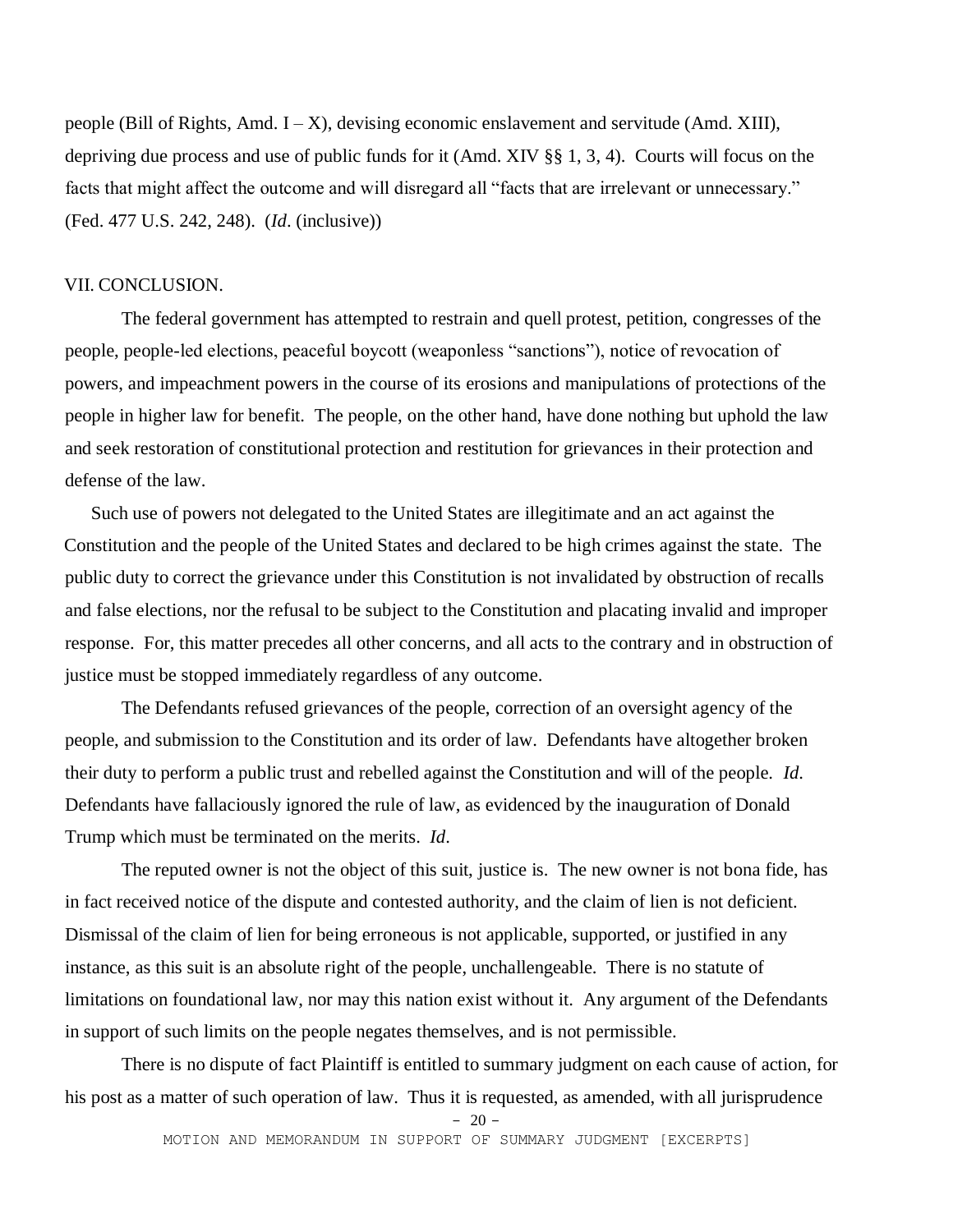and right standing before the court in such matters, having all sufficiency for prima facie and no dispute, as in default, let the flaws and deficiencies of this case be made immaterial and let its legal course and cause be declared proper or sufficient in the eyes of the court.

### THEREFORE,

This effectively places a lien against the full faith and credit of the United States until its obligation to [the people], is met. There is no other reasonable means by which to have a rebellious and corrupt government comply with an order of the Constitution by will of the people, except to place a demand for the surrender of the United States into the hands of the people for failure to comply with submission to the petition and powers of the people for correction unto restitution and restoration.

#### [See Lien for full text]

As provided in Cal. Civ. Proc. Code § 437 and Rule 3.1350, this motion contains and is supported by a notice of motion for summary judgment, memorandum and evidence in support, separate undisputed material facts in support, and request for judicial notice in support of Stephen L. Rush's motion for summary judgment.

Dated: Feb. 10, 2017 Respectfully submitted,

/s Stephen L. Rush